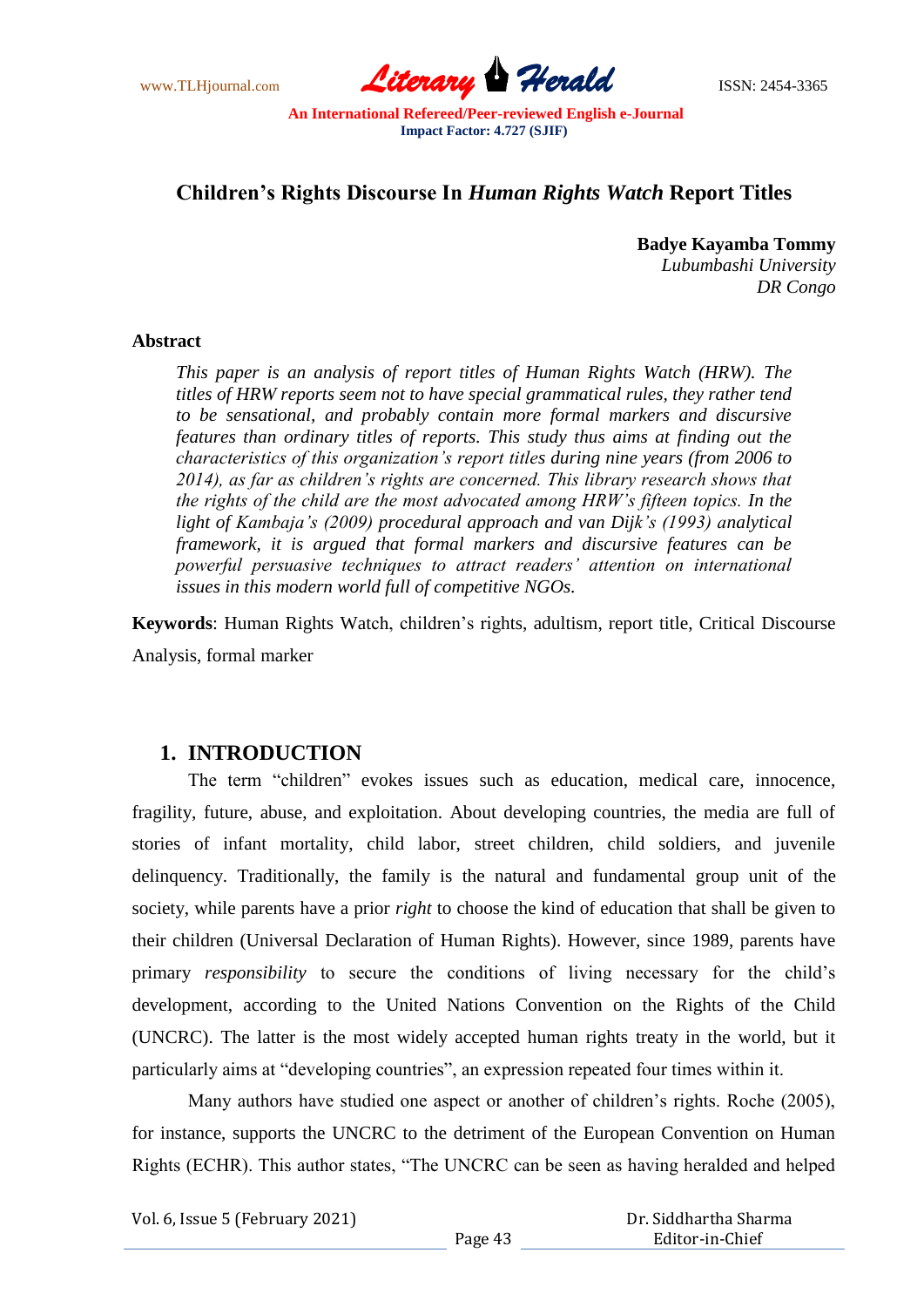www.TLHjournal.com *Literary Herald*ISSN: 2454-3365

legitimize a new language of children's rights". The latter is undoubtedly booming. It has inspired new treaties (e.g. The Optional Protocol on the involvement of children in armed conflicts) as well as many NGOs around the world. It has invaded everyday language with terms such as *child's best interests*, *free primary education*, *disabled child*, *child mortality*, *sexual exploitation*, and *sexual abuse*.

The present study is concerned with this children"s rights discourse. It is an analysis of 104 report titles (henceforth identified as R) of HRW on children"s rights from *What Future?* (R1) to *No Way Out* (R104). It attempts to bring out the formal markers and discursive features used in these titles.

Before the analysis proper, let us briefly discuss about the addresser. On its website HRW presents itself as a nonprofit, nongovernmental human rights organization made up of roughly 400 staff members around the globe. It states its mission as follows:

> Human Rights Watch defends the rights of people worldwide. We scrupulously investigate abuses, expose the facts widely, and pressure those with power to respect rights and secure justice. Human Rights Watch is an independent, international organization that works as part of a vibrant movement to uphold human dignity and advance the cause of human rights for all.

Thus HRW"s mission is to defend the rights of people and promote justice around the world. However, it tends to use a persuasive discourse by appealing on readers' feelings and sympathy for children.

# **2. METHODOLOGICAL CONSIDERATIONS**

The database of this research was collected on HRW"s website (www.hrw.org), in the rubric "reports" from 2006 to 2014. This rubric actually contains more information including report covers and abstracts. Besides numbers and dates (see the appendix), the corpus counts 1,342 words. In all, from April 4, 2006 to October 29, 2014, HRW published 780 reports, but only 104 address children"s rights. It is important to note that this selection was carried out automatically by year and topic.

With regard to data analysis, text linguistics and Critical Discourse Analysis will be used to find out formal markers (*and*, *or*, *maybe*, and *in order to*) and discursive features (*context*, *meaning*, *word choice*, and *rhetoric*). First, Kambaja"s (2009) procedural approach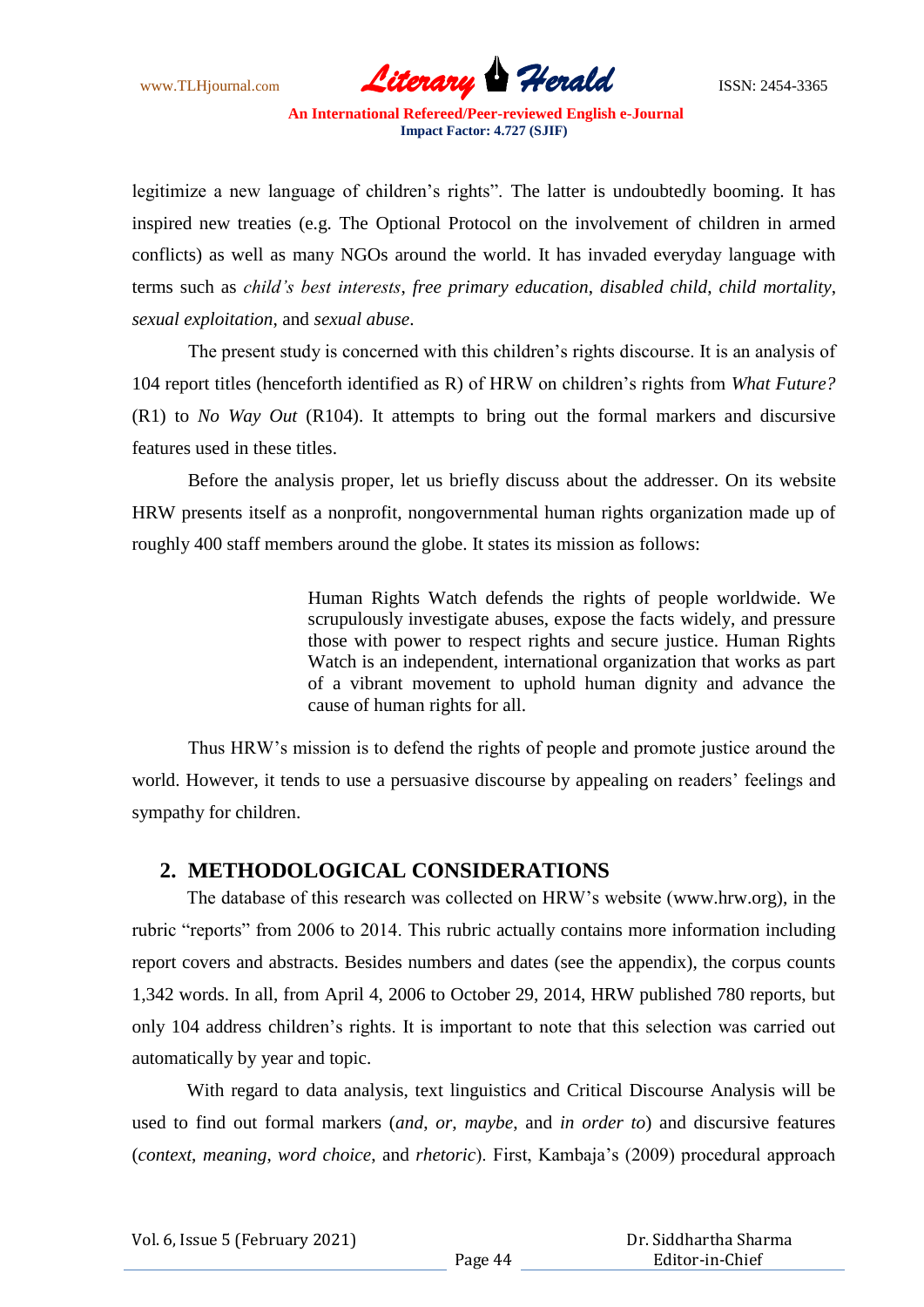www.TLHjournal.com *Literary Herald*ISSN: 2454-3365

will be used to know how connectives provide instructions on building the context in which utterances must be interpreted. This author studied the role of linguistic markers in the Constitution of the  $3<sup>rd</sup>$  Republic of the DRC. Second, van Dijk's (1993) procedure will be helpful in the analysis of underlying structures of children's rights discourse. On his part, this scholar analyzed the transcript of a speech made by a British Conservative Member of Parliament defending articles written by a right-wing head teacher from Bradford, UK, on multicultural education (Baxter 2010: 129). This analytical framework has already been used in a previous study (Badye 2017).

# **3. ANALYSIS OF THE HRW REPORT TITLES**

The results of this analysis will be presented and discussed as follows: first, it will be shown that although HRW has 15 centers of interest (arms, business, environment, health, women"s rights, etc.), "children"s rights" are among its favorite topics. Second, the formal markers and discursive features found in its report titles will be successively explored.

## **3.1 Topics of HRW Report Titles**

In previous studies (Mulamba and Badye 2015, Badye 2017), twelve issues of international politics have been identified: sexism, racism, ageism, adultism, conflicts, diseases, poverty, environment, technology, culture, victims, and universal values). Similarly, HRW tackles the following fifteen topics: Arms, Business, Children"s Rights, Disability Rights, Environment, Free Speech, Health, International Justice, LGBT Rights, Migrants, Refugee Rights, Terrorism/Counterterrorism, Torture, United Nations, and Women"s Rights. The distribution of reports by topics is summarized in the histogram below: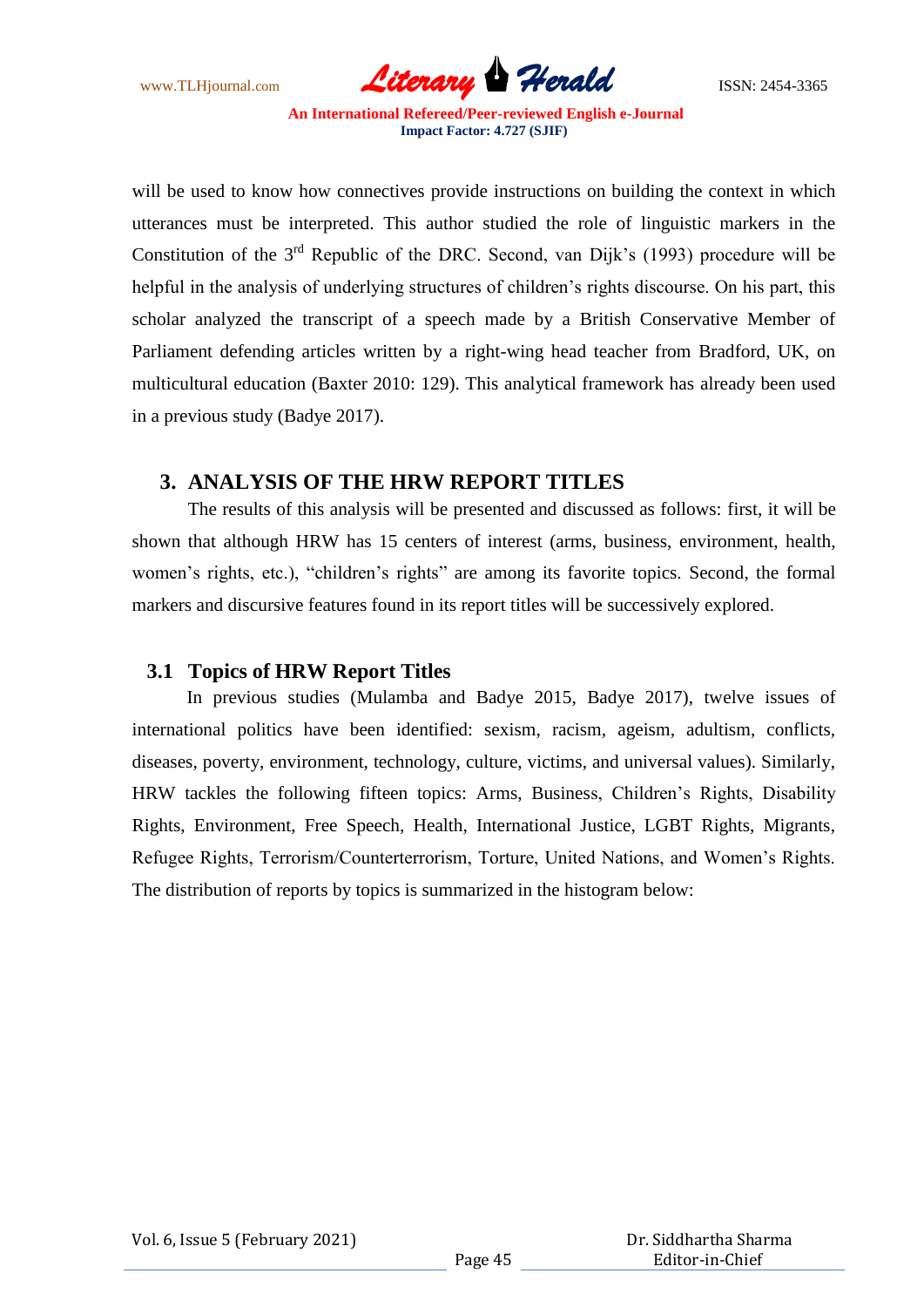

**An International Refereed/Peer-reviewed English e-Journal Impact Factor: 4.727 (SJIF)**



Histogram 1: Distribution of reports by topics

From this diagram, it can be noticed that "children's rights" have been the most advocated human rights. It is worth mentioning, however, that a single report can comprise more than one topic. "Tough, Fair, and Practical" (R62), for example, tackles five issues at a time (children"s, LGBT, migrants, refugee, and women"s rights).

Regarding its topics, it is evident that HRW is based on "liberalism", a political doctrine that takes protecting and enhancing the freedom of the individual to be the central problem of politics (Minogue et al. 2018). In some countries, political debates oppose conservatives and liberals. According to Lakoff (1995), the former defend the idea of "moral strength" whereas the latter are "fragmented into isolated interest groups based on superficial localized issues: labor, the rights of ethnic groups, feminism, gay rights, environmentalism, abortion rights, homelessness, health care, education, the arts, and so on". HRW is thus fragmented into Arms Division, Business Division, Children"s Rights Division, etc.

Some of the above topics have subtopics. For example, here are the subtopics of children"s rights: child labor, child soldiers, education, attacks on education, juvenile justice, orphans and abandoned children, refugees and migrants. Consider the following histogram: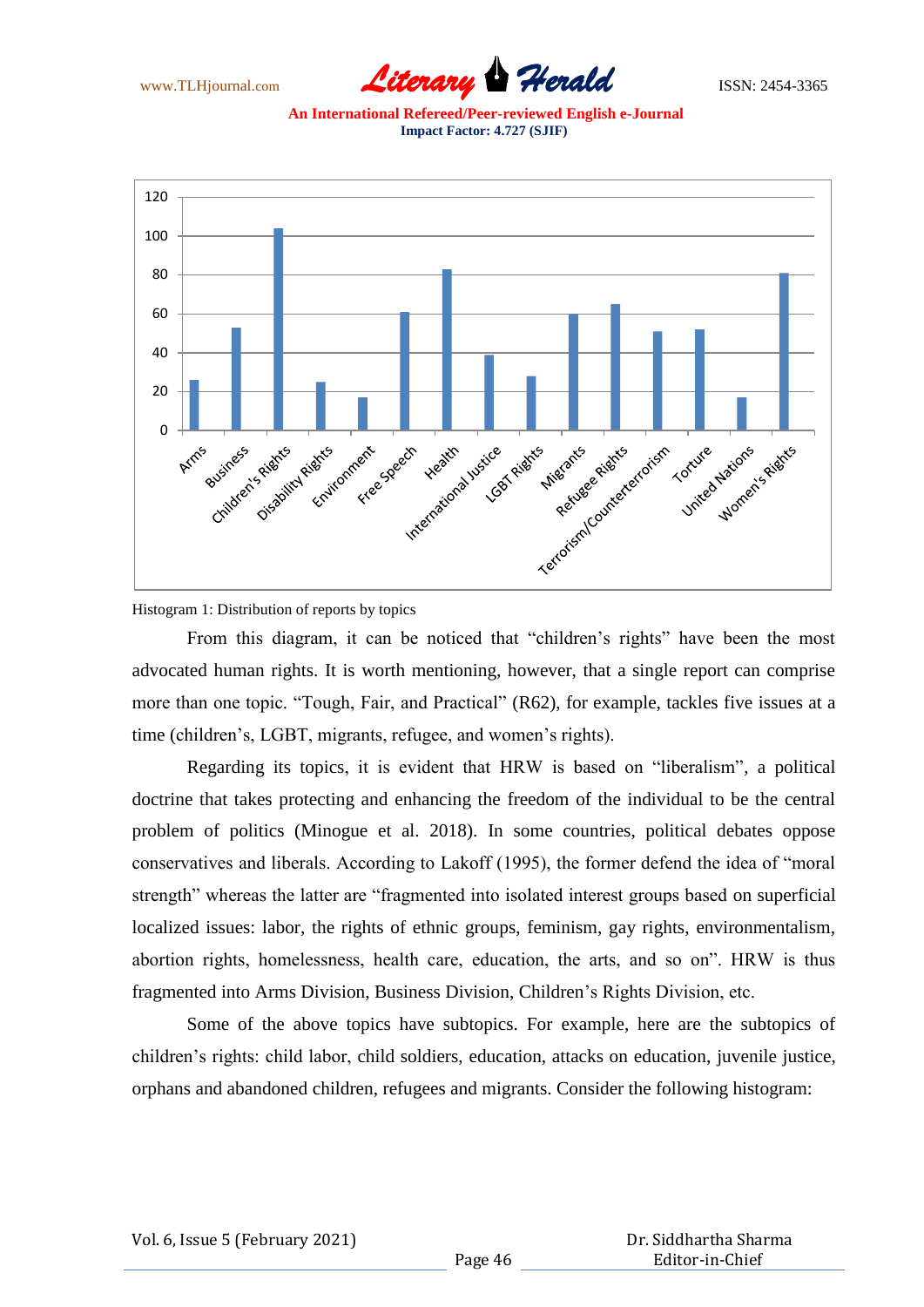

**An International Refereed/Peer-reviewed English e-Journal Impact Factor: 4.727 (SJIF)**



Histogram 2: Distribution of reports on children"s rights by subtopics

It can be seen that the rights of juvenile offenders (see juvenile justice) have been the most advocated between 2006 and 2014. The great majority of these reports criticize the US justice system. These recurrent criticisms are probably due to the fact that the USA is the only developed country which has not ratified the UNCRC. Conversely, the least advocated rights are those of orphans and abandoned children (only six reports). It should be mentioned, however, that some report titles are not classified above either because they are too broad or because they fit better in other topics such as health, torture, and women"s rights. Others appear in more than one subtopic (e.g. R2, R54, R64 and R75).

Finally, the main titles (in bold in the appendix) are short and often opaque to understand but subtitles are usually elaborated and hint to the context.

## **3.2 Formal Markers in HRW Report Titles**

Blakemore (2006: 221) defines formal markers as "syntactically heterogeneous class of expressions which are distinguished by their function in discourse and the kind of meaning they encode". They are also called *discourse markers*, *cohesive markers*, *metalingual markers*, *connectors*, or *connectives*. In text linguistics, they can be classified in many ways. They are used for cohesive relations or textual meanings (Halliday and Hasan 1976, 1985). They can be classified in additive, adversative, causal, or temporal markers (Evensen 1987: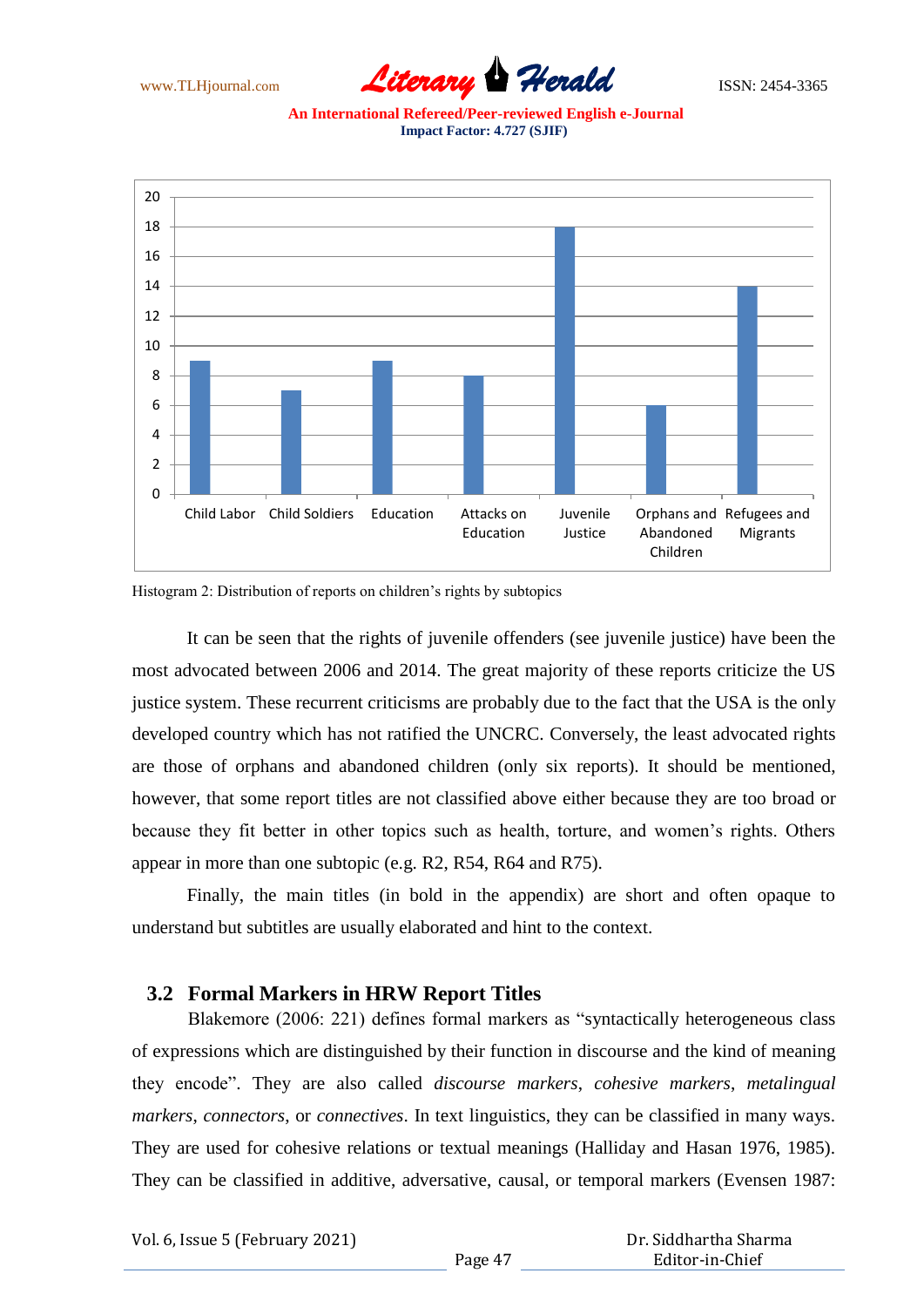www.TLHjournal.com *Literary Herald*ISSN: 2454-3365

177). Moreover, they can be grouped among metadiscourse which is "discourse about discourse, intended to *direct* rather than *inform* readers" (Crismore 1990: 192). All of them can be expressed by three mega-connectives, as shown below:

| <b>MEGA</b>        | <b>MEANINGS/INSTRUCTIONS</b>                                                                                 |  | <b>CONNECTIVES</b>                                          |
|--------------------|--------------------------------------------------------------------------------------------------------------|--|-------------------------------------------------------------|
| <b>CONNECTIVES</b> |                                                                                                              |  |                                                             |
| <b>AND</b>         | Listing<br>Enumeration                                                                                       |  | First, furthermore, finally; one, two, three, four, etc.    |
|                    | Addition<br>Reinforcement<br>Equation<br>Transition<br>Summation<br>Apposition<br>Result<br><i>Inference</i> |  | Also, again, furthermore, further, moreover, in addition    |
|                    |                                                                                                              |  | Equally, likewise, similarly, correspondingly               |
|                    |                                                                                                              |  | Now, with reference to, regarding, let us turn to, as for   |
|                    |                                                                                                              |  | In conclusion, to conclude, to sum up briefly, in brief     |
|                    |                                                                                                              |  | i.e., that is, that is to say, viz., namely, in other words |
|                    |                                                                                                              |  | So, therefore, as a result, accordingly, consequently       |
|                    |                                                                                                              |  | Then, in other words, in that case, else, otherwise         |
| <b>OR</b>          | Replacement (Alternative)                                                                                    |  | Again, alternatively, rather, better/worse (still)          |
|                    | Reformulation                                                                                                |  | Better, rather, in that case, to put it (more) simply       |
| <b>BUT</b>         | Contrast                                                                                                     |  | Instead, conversely, then, on the contrary, by contrast     |
|                    | Concession                                                                                                   |  | Besides, however, nevertheless, still, although, yet        |

Table 1: Connectives and their meanings/instructions (Adapted from Muchiri 1993: 138-142)

Therefore, formal markers can instruct the reader, as Kambaja (2009: 96) writes, "Connectives are not only markers of textual coherence, but they are also "instruction expressions', that is, they provide instructions on how to build the context in which the utterance must be interpreted" (Translation mine). Consequently, let us assume that the instructions provided in table 1 are hierarchically arranged: "And" is mostly used for listing (first hypothesis); if not, it expresses transition, summation, apposition, result, or inference (second hypothesis). But unlike this author who worked on the connectives which operate between propositions, the present study focuses on those which link lexemes (except for "Maybe We Live *and* Maybe We Die" (R97)).

The connective "and", for instance, is used 51 times in the corpus, which generally leads to vagueness and lack of communication. For experienced analysts, however, this is an opportunity to make hypotheses about each occurrence: Is it used for listing (enumeration, addition), transition, summation, etc.?

## **3.2.1 Listing**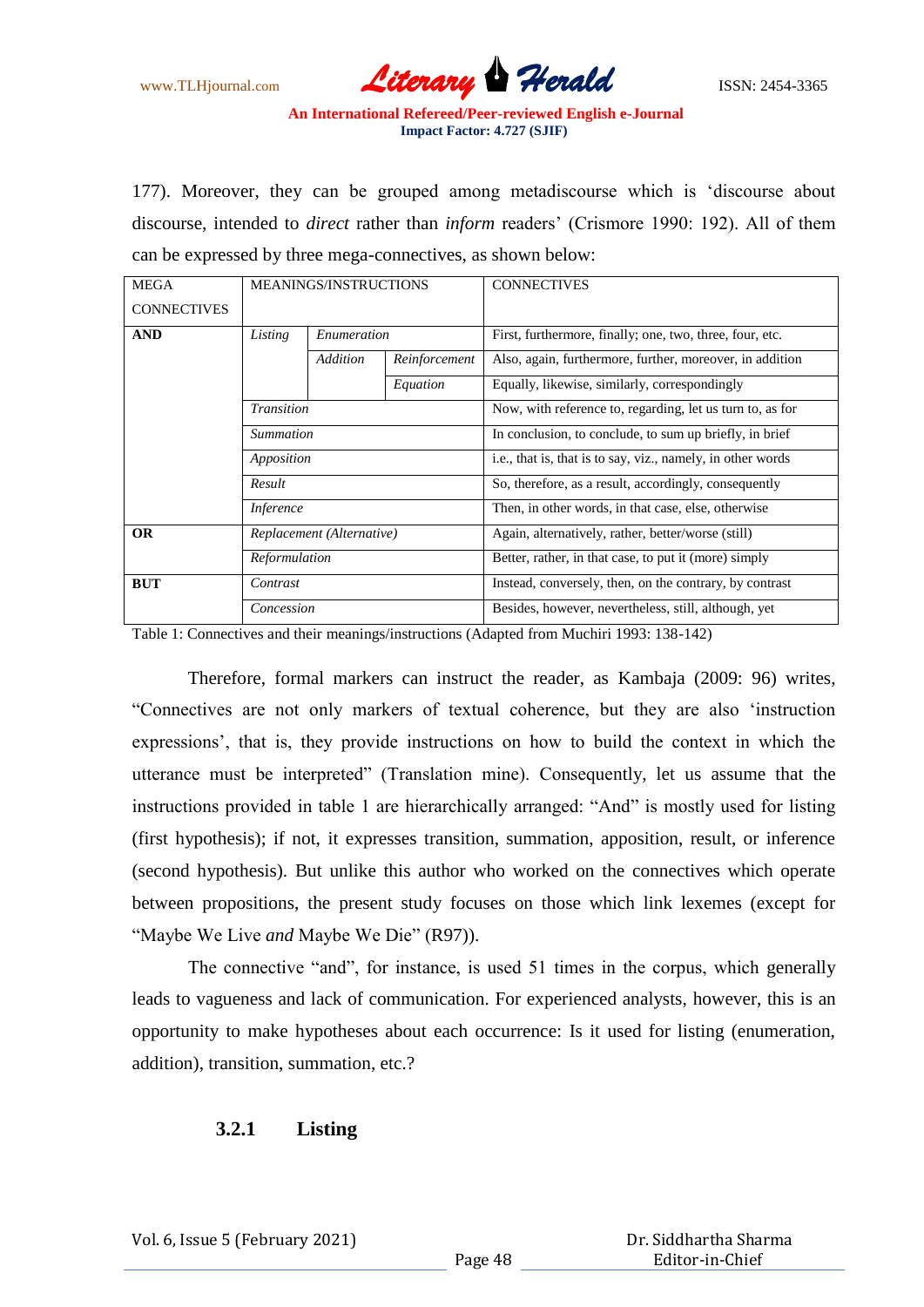www.TLHjournal.com *Literary Herald*ISSN: 2454-3365

Here, listing refers to a series of names, items, figures, etc., especially when they are written or printed. Accordingly, the corpus contains series of violations, victims, perpetrators, as well as countries where these violations take place. There are two kinds of listing: enumeration and addition.

## **3.2.1.1 Enumeration**

To quote Muchiri (1993: 139), "Enumeration indicates a cataloguing of what is being said; most enumerations belong to clearly-defined "sets"". The latter can be *states, countries*, *violations*, or *victims* as illustrated below:

(1) a. Occupation of Schools in India"s Bihar and Jharkhand States (R55)

b. Ending the Juvenile Death Penalty in Iran, Saudi Arabia, Sudan, Pakistan, and Yemen (R40)

c. Ongoing Impunity for Police Beatings, Rape, and Torture in Papua New Guinea (R10)

d. Violence against Students, Teachers, and Schools in Thailand"s Southern Border Provinces (R66)

From Kambaja"s (2009) approach, it can be said that the connective "and" first instructs the reader to consider the items enumerated as clearly-defined sets. However, in the case of (1d), "and" raises a second hypothesis: since schools are not human beings to be victims of violence, the reader should infer that attacks against these institutions amount to violence against students and teachers. Enumeration occurs 13 times in the corpus.

## **3.2.1.2 Addition**

The connective "and" is also used to show addition to what has been previously indicated. If the last item in the list makes the idea stronger, this addition is called *reinforcement*. Consider the following examples:

(2) a. Custody and Control (R9)

b. Violence against Palestinian Women and Girls (R11)

c. "Tough, Fair, and Practical" (R62)

d. Child Marriage and Human Rights Abuses in Tanzania (R104)

It should be emphasized that the items listed above are not interchangeable: in (2a), control comes on top of custody while violence against girls would be worse than violence

| Vol. 6, Issue 5 (February 2021) |  |  |  |  |  |
|---------------------------------|--|--|--|--|--|
|---------------------------------|--|--|--|--|--|

 Dr. Siddhartha Sharma Editor-in-Chief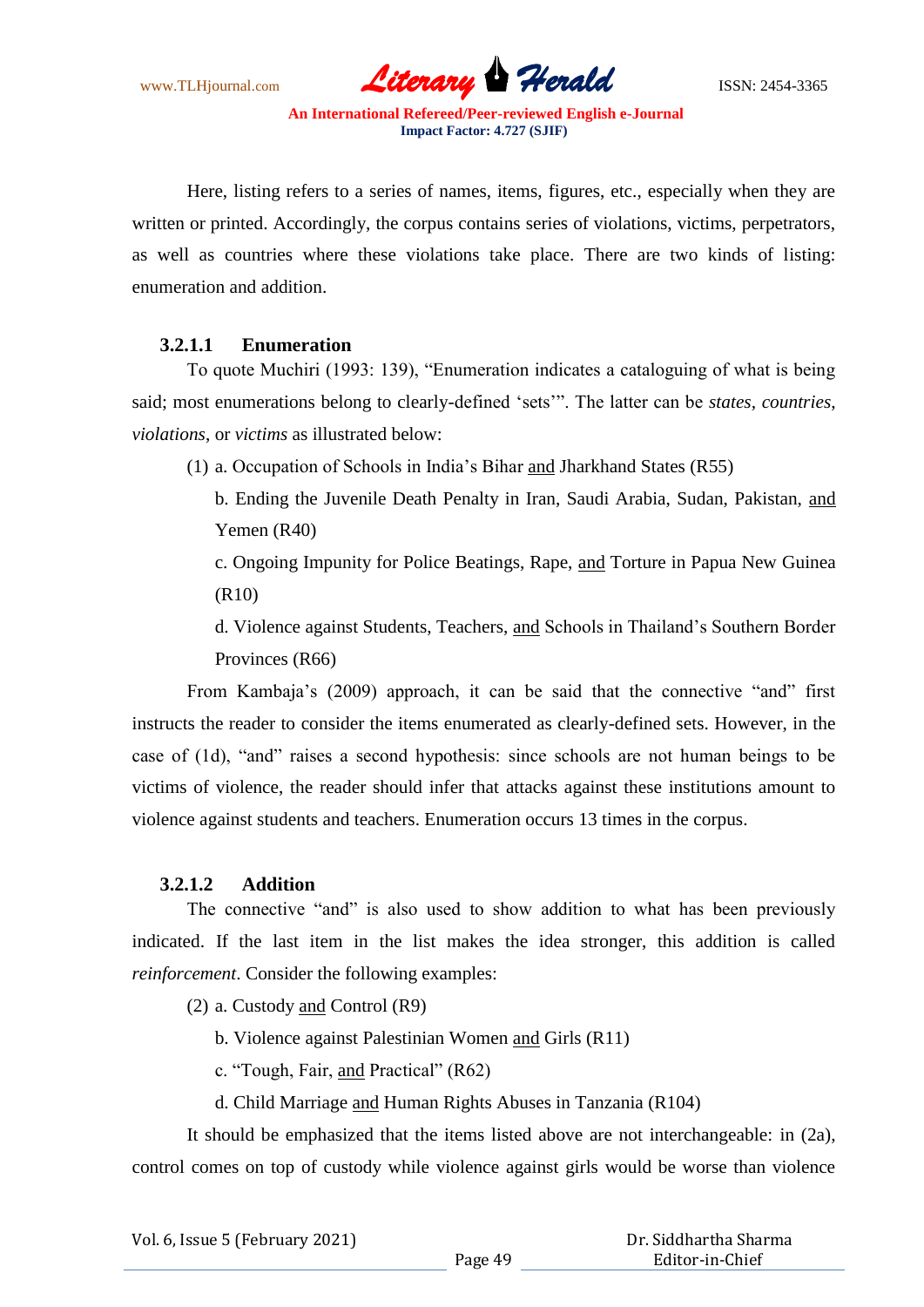www.TLHjournal.com **Literary Herald Herald** ISSN: 2454-3365

against women (2b). By contrast, in (2c), "and" instructs the reader to infer that reinforcement is only in the mind of the producer of the utterance. Direct speech will be discussed below (see 3.3.2). As Kambaja (2009: 101) puts it, "The hypothesis of stratification of instructions reassures us that there cannot be ambiguity of intention in the utterance, but the addresser's intention" (Translation mine). In (2d), the first hypothesis is reinforcement but soon, a second one (equation) emerges: child marriage amounts to a human rights abuse. Marriage becomes a right at adulthood (UDHR, article 16).

Therefore, addition is called *equation* if there is similarity with what has preceded, as in the following utterances:

(3) a. Adult and Child Migrants in Malta (R77)

b. Summary Returns of Unaccompanied Migrant Children and Adult Asylum Seekers from Italy to Greece (R81)

- c. Exploitation and Abuse of Girl Domestic Workers in Guinea (R19)
- d. Recommendations for the Government and the LTTE (R8)

It is clear that, the connective "and" instructs to establish an equation (in suffering) between adult migrants and child migrants in (3a), unaccompanied migrant children and asylum seekers in (3b). In (3c), exploitation and abuse can even be considered as synonyms (like jails and prisons in R79). Besides, in R47 the order is reversed: abuse and exploitation. Finally, in (3d) the Sri Lanka's government is equated with the LTTE armed group.

### **3.2.2 Transition**

"And" can also express transition, i.e. a new stage in the sequence of thought. As Yule (1996: 46) states, "The implicature of "and" is "and then" indicating sequence in "She put on her clothes and left the house"". Examples include:

(4) a. State Collusion in Abductions and Child Recruitment by the Karuna Group (R14)

b. Besieged, Displaced, and Detained (R45)

c. The Illegal Arrest, Arbitrary Detention and Torture of People Who Use Drugs in Cambodia (R56)

d. US Border Screening and Returns of Central Americans to Risk of Serious Harm (R103)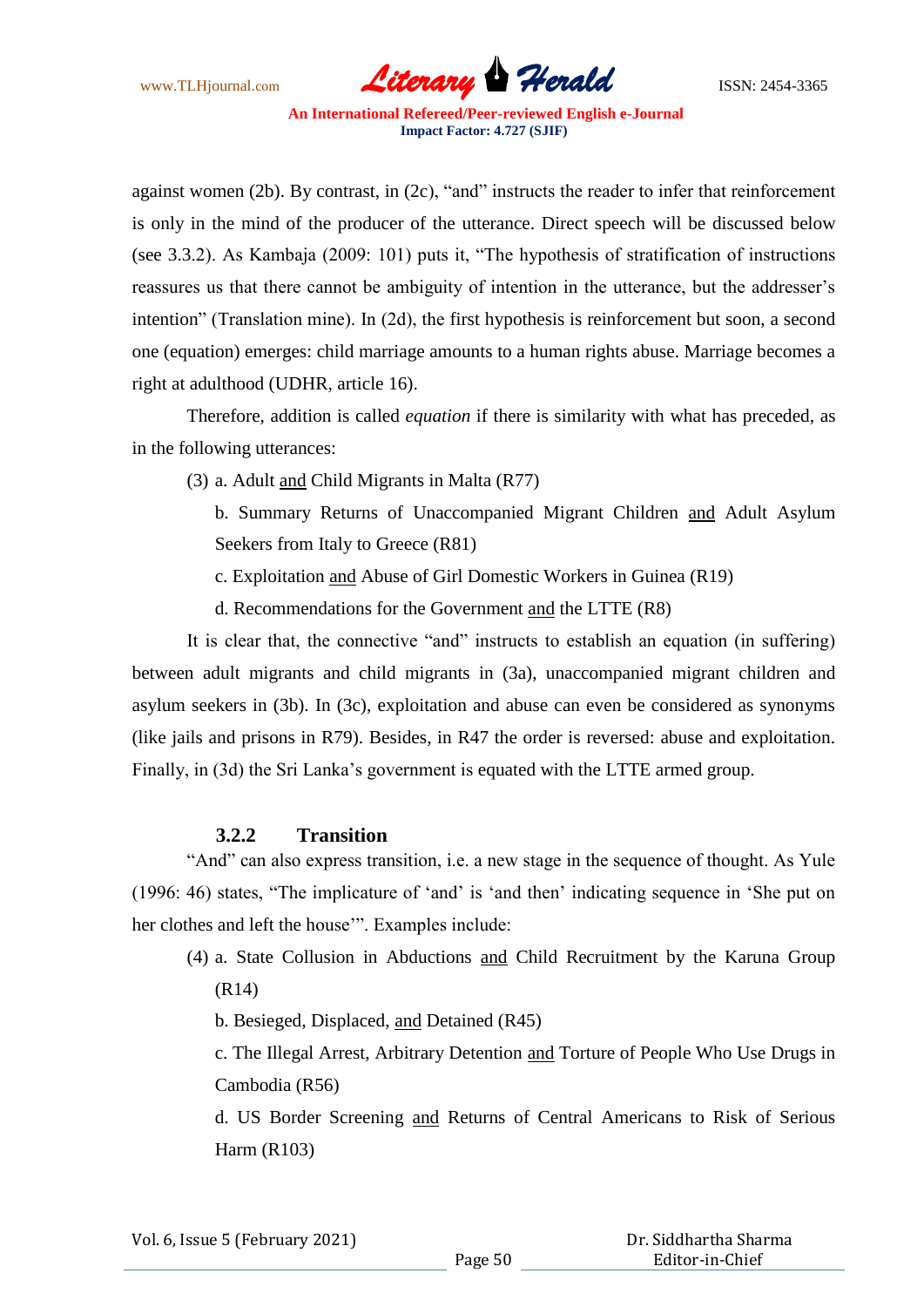www.TLHjournal.com *Literary Herald*ISSN: 2454-3365

Therefore, if "and" is not used for listing (enumeration or addition), the reader is instructed to consider transition as coming next in the hierarchy of hypotheses. In all the above utterances, "and" can thus be replaced by precise connectives such as *then*, *and then*, *next*. In (4d), however, it is worth noting that the phrase "to risk of serious harm" goes with "returns" (not with screening) unlike in expressions such as *adult and child migrants* (R77) or *children and youth living with HIV* (R6).

### **3.2.3 Apposition**

As there is no case of summation (generalization) in the data, let us move to apposition, which is used to refer back to previous sentences or to parallel or related references (Muchiri 1993: 140). There is only one example of apposition:

(5) State Responsibility for "Disappearances" and abductions in Sri Lanka (R30)

In fact, the first hypothesis that may come to the reader's mind is equation, but the context or co-text brings in another hypothesis. Accordingly, the connective "and" between *disappearances* (in quotation marks) and *abductions* instructs the reader to interpret it as *i.e*., *that is*, *viz*., *in other words*, or *rather*. This is called "ironic quotation" (see 3.4.4.5 below).

### **3.2.4 Result**

"And" can express the consequences of what was said before, as exemplified below:

(6) a. War Crimes and the devastation of Somalia (R42)

b. Humanitarian Law Violations and Civilian Victims in the Conflict over South Ossetia (R46)

In each utterance, the second term is the consequence of the first one. Hence, (6a) can be rephrased as "The devastation of Somalia because of war crimes", and (6b) as, "Civilian victims as a result of humanitarian law violations".

## **3.2.5 Inference**

The connective "and" can also indicate an *inference* from what is implicit in preceding sentences or words. Consider the following utterances:

(7) a. Child and Forced Marriage in South Sudan (R84)

b. Sexual Exploitation and Abuse by African Union Forces in Somalia (R100)

| Vol. 6, Issue 5 (February 2021) |  |  |  |  |  |
|---------------------------------|--|--|--|--|--|
|---------------------------------|--|--|--|--|--|

 Dr. Siddhartha Sharma Editor-in-Chief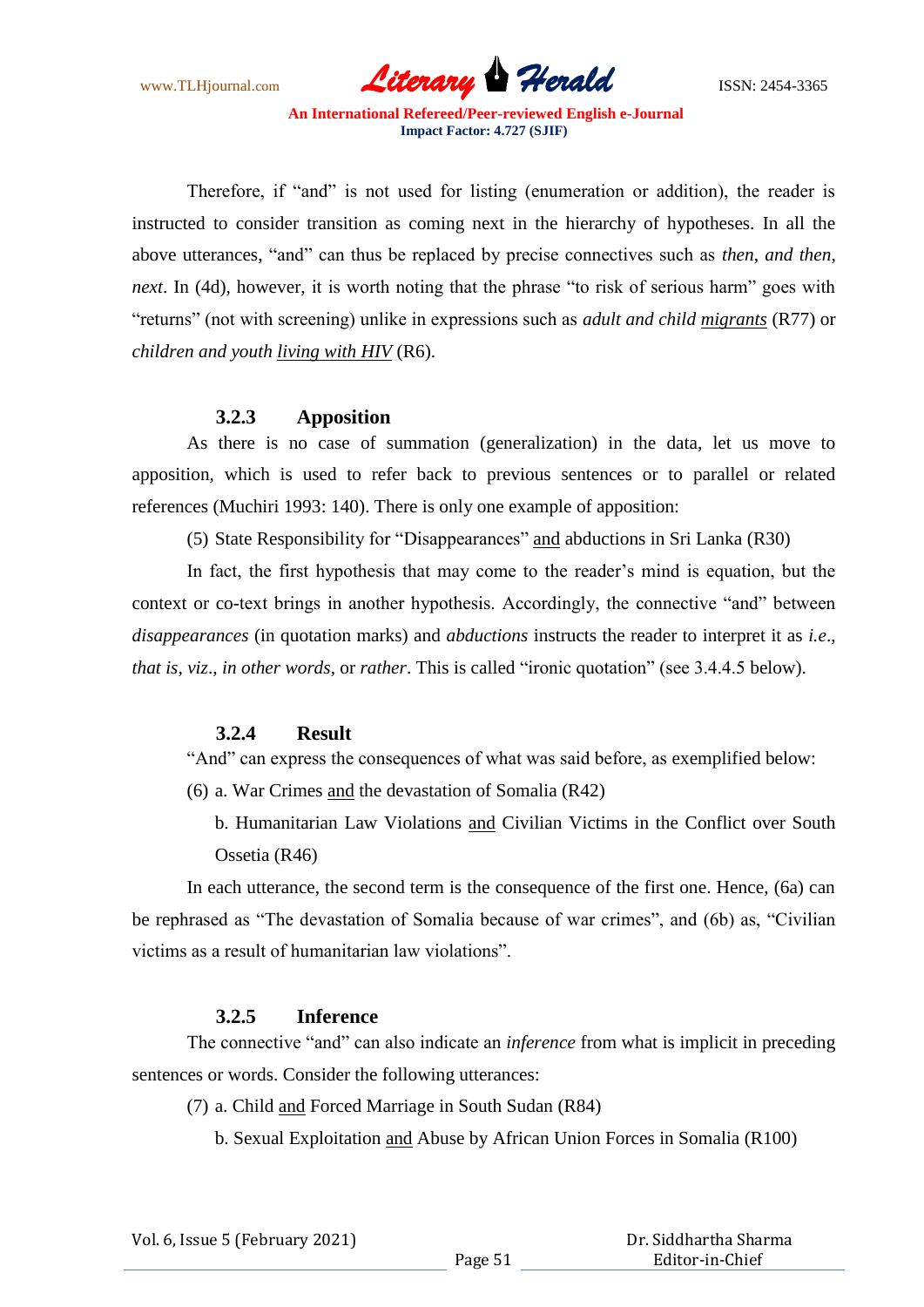www.TLHjournal.com *Literary Herald*ISSN: 2454-3365

The reader should infer about (7a) that child marriage is inevitably forced, i.e. without the girl"s consent. That is why lawyers talk of "consenting adults" to refer to people who are considered old enough to decide whether they should agree to have sex. Regarding (7b), there are at least two inferences: first, the adjective *sexual* also applies to *abuse*, and second, the expression *sexual exploitation* differs from *sexual abuse*. The former usually means use of a woman as a prostitute at the service of a boss. Here, it seems to mean exploitation of women"s poverty to induce them in prostitution for a little money.

## **3.2.6 For Prepositions "In" and "Versus"**

Finally, the connective "and" appears in many novel, film, and story titles (e.g. "Beauty and the Beast", "The Old Man and the Sea") instead of the prepositions "in" and "versus". For example:

(8) a. Student Violence, Impunity, and the Crisis in Côte d"Ivoire (R36)

b. Children and the Chhattisgarh Conflict (R39)

c. Sexual Violence and Military Reform in the Democratic Republic of Congo (R51)

d. The "Ten-Dollar Talib" and Women"s Rights: Afghan Women and the Risks of Reintegration and Reconciliation (R63)

It is obvious that the preposition "in" can perfectly fit in (8a) and (8b). "Versus" can be used in the remaining utterances. In brief, "and" links incompatible ideas here. It should be mentioned, however, that there is transition between reintegration and reconciliation (see where "and" is not underlined in 8d).

## **3.2.7 Alternative**

As shown in table 1 above, the connective "or" is firstly used for alternative. It occurs only once in the corpus:

(9) A question of Life or Death (R43)

Through this title, HRW argues that the access to treatment for children with AIDS in Kenya will save their lives because since its discovery in 1981, the Acquired Immune Deficiency Syndrome is known as the "killer disease".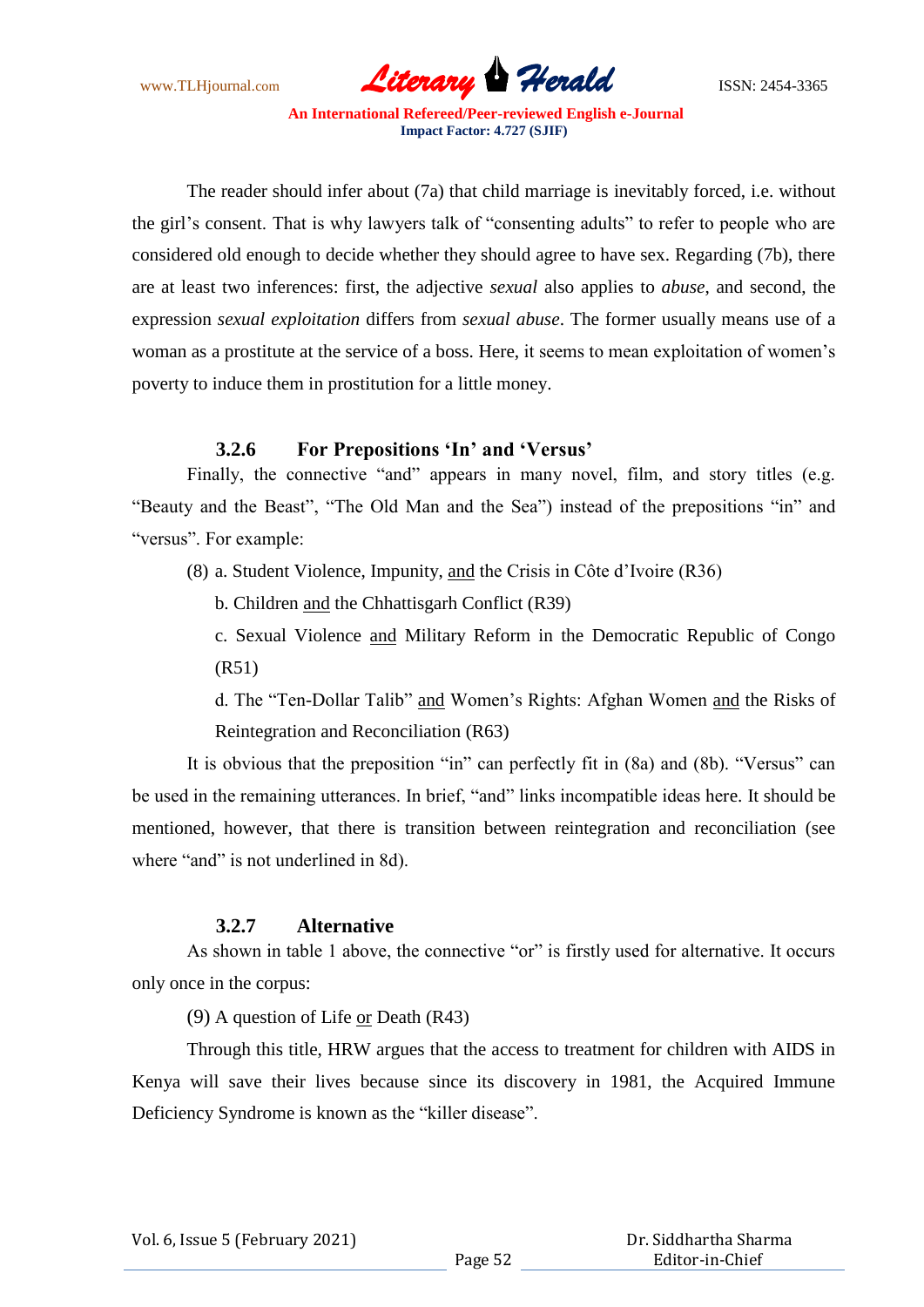www.TLHjournal.com *Literary Herald*ISSN: 2454-3365

## **3.2.8 Doubt**

The connectives for doubt/hypothesis include *possibly*, *probably*, *perhaps*, and *maybe*. They are quite rare in the corpus. Only one has been found:

(10) "Maybe We Live and Maybe We Die" (R97)

The adverb "maybe" is used twice to emphasize the plight of children recruited and used by armed groups in Syria.

## **3.2.9 Purpose**

A few titles contain connectives that express purpose, particularly "to" (in order to) as shown below:

- (11) a. "They Came Here to Kill Us" (R13)
	- b. Left to Survive (R44)

These titles can be rephrased as follows: "They came here *in order to* kill us", and "They were left *so as* they survive".

In sum, formal markers establish cohesive relationships (additive, adversative, causal, and temporal) in texts. However, mega-connectives such as "and" instruct readers to make a series of stratified hypotheses to know their specific meaning. Without these hypotheses, "and" leads to vagueness and lack of communication.

After formal markers, let us examine the discursive features.

## **3.3 Discursive Features of HRW Report Titles**

As mentioned in methodological considerations, van Dijk"s (1993) analytical framework will be used in the analysis of the data. The following four steps will be considered: context, meaning, word choice, and rhetoric.

### **3.3.1 Context**

van Dijk"s (1993) seven features of context are: access, setting, medium, audience, genre, social action and social relations, and participant positions and roles.

HRW has *access* to mainstream media because according to NGO Monitor (2009: 7), it is a "superpower" among international NGOs. As Karns (2017) argues, "Since World War II – and particularly the 1970s – international NGOs have become important actors within UN

| Vol. 6, Issue 5 (February 2021) |         | Dr. Siddhartha Sharma |
|---------------------------------|---------|-----------------------|
|                                 | Page 53 | Editor-in-Chief       |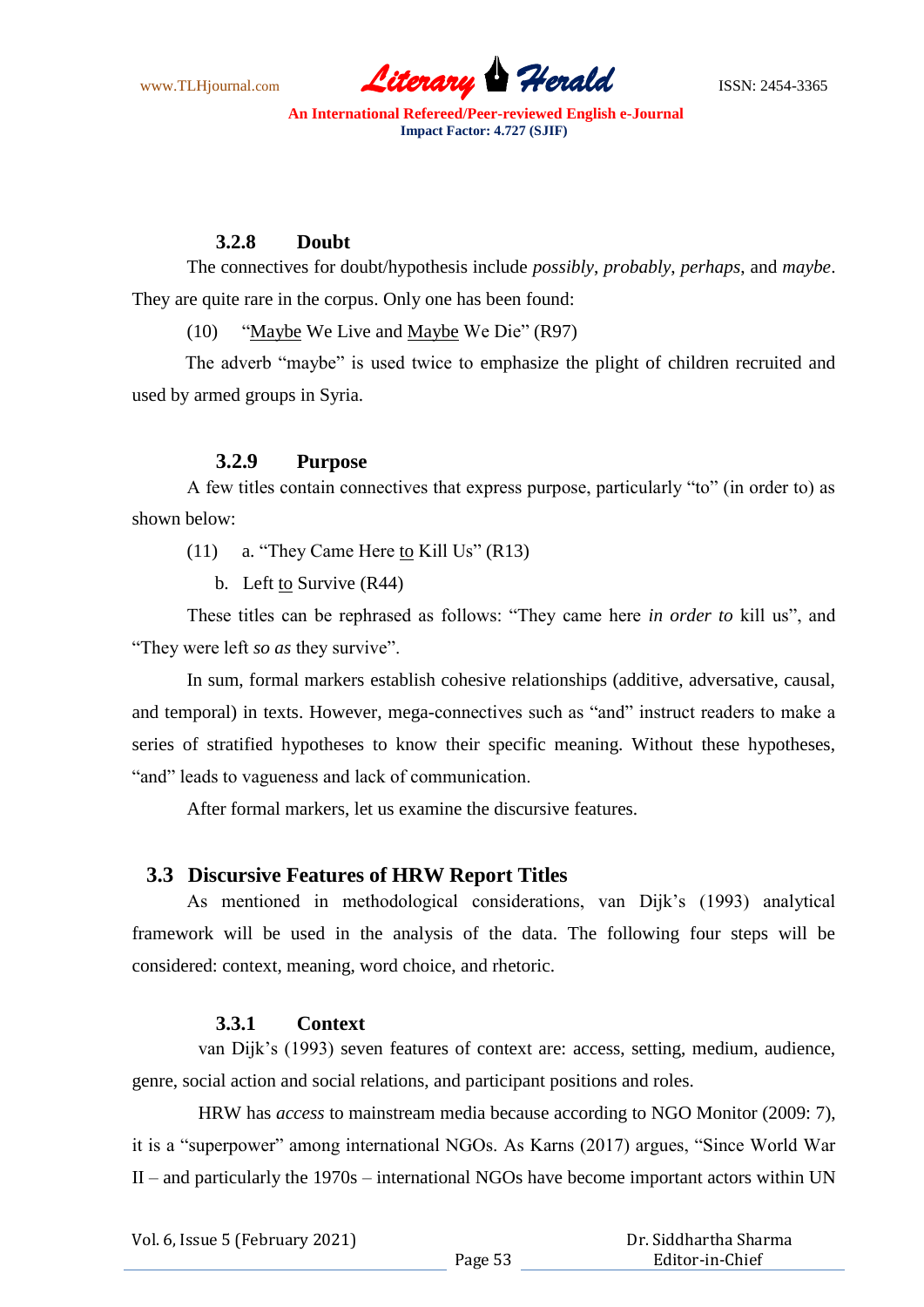www.TLHjournal.com **Literary Herald Herald** ISSN: 2454-3365

and its specialized agencies and within other forums". As a result, NGOs as well as other organizations from civil society attempt to solve *all* social and political problems of developing countries. As Kenny (2017) puts it, "During the 1990s, in particular, many authors, politicians, and public authorities keen to find solutions to some of the different kinds of problems facing developing countries seized upon civil society as a kind of panacea". Therefore, the human rights debate emerged during the Cold War and it is booming since 1989, i.e. since the fall of the Berlin Wall.

The *settings* are not only world forums such as those organized by the United Nations, but also all the 193 UN member states, particularly those which do not abide by the international treaties they signed or ratified.

As *medium*, HRW uses the internet, social media, as well as some mainstream media including Radio France International (RFI). The first *audience* or *ratified participants* (Cruse 2006: 169) of HRW consists of holders of power (heads of states, ministers, police officers, military commanders, war lords, rebels as well as the international donors).

Among the numerous types of text available (press releases, videos, interviews, conferences, etc.) for human rights advocacy, HRW"s favorite *genre* is undoubtedly "reports". These generally contain the following sections: report summary, recommendations, background to the situation expose, details on the abuses exposed, international standards, conclusion, and acknowledgements.

With regard to *social action and social relations*, HRW presents itself as the advocate of the marginalized. Since children"s cries, for instance, cannot reach the world decision-makers, the organization plays the role of mediator.

Finally, there are three *participant positions and roles*: neutral actors, the victims (here children), and holders of power (adults in general). They are summarized in the table below:

| US                                            |                          | <b>THEM</b>               |
|-----------------------------------------------|--------------------------|---------------------------|
| <b>NEUTRAL ACTORS</b>                         | <b>CHILDREN</b>          | <b>ADULTS</b>             |
| Human Rights Watch                            | Migrant children         | Governments               |
|                                               | Children living with HIV |                           |
| The Committee on the Rights of the Child (UN) | Child soldiers           | Armed groups/Armed forces |
|                                               | <b>Students</b>          |                           |
| <b>Teachers</b>                               | Civilians                |                           |
|                                               | Street children          | Police                    |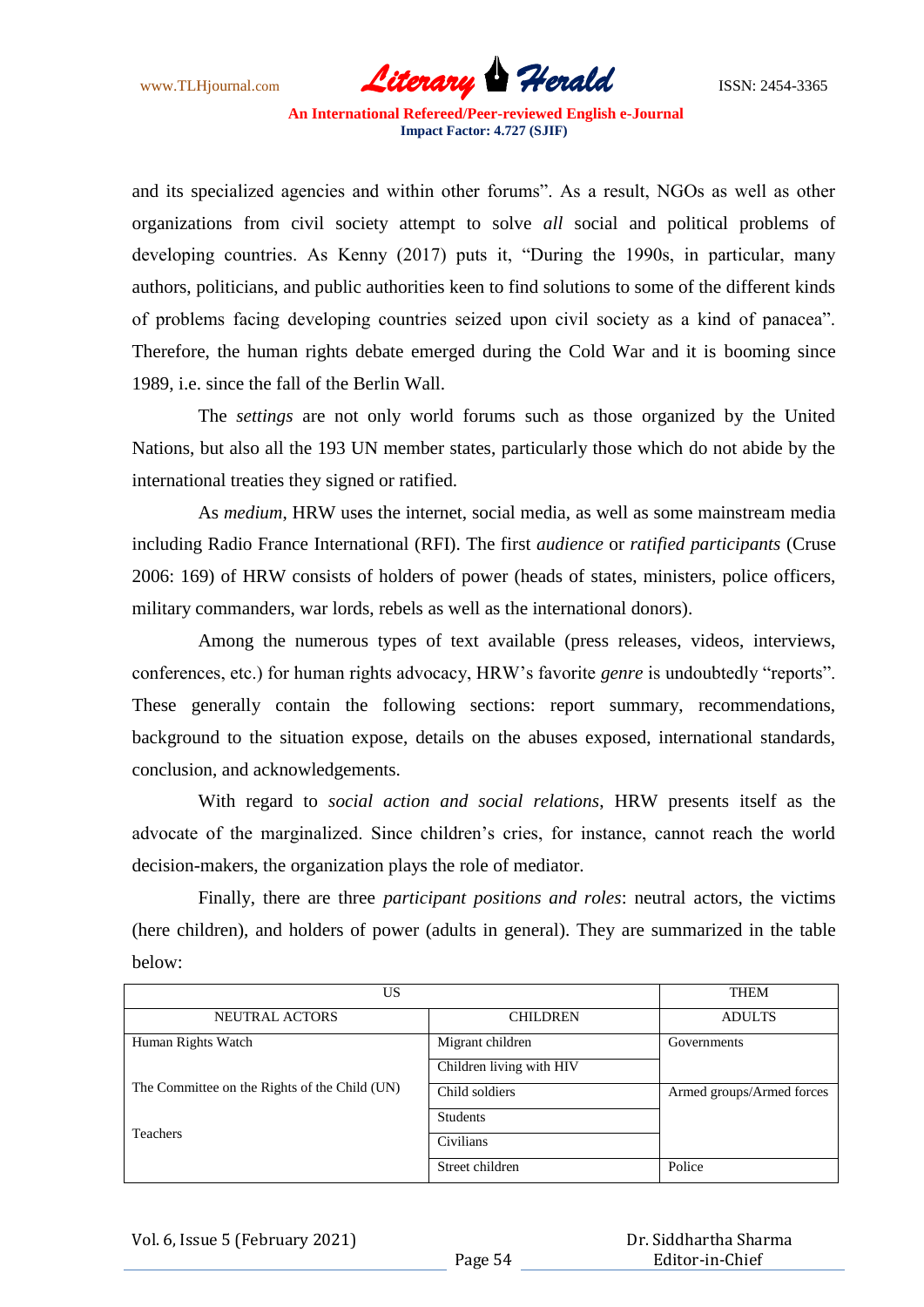www.TLHjournal.com *Literary Herald*ISSN: 2454-3365

| Medical staffs | Juvenile offenders       | Judges                |
|----------------|--------------------------|-----------------------|
|                | Children from minorities | Dominant group adults |
|                | Workers                  | <b>Employers</b>      |
|                | Talibés                  | Marabouts             |
|                | Girls                    | Men                   |

Table 2: Participants in children"s rights debate as seen in HRW report titles

It should be mentioned that all "adults" do not explicitly appear in HRW report titles. Some of them such as marabouts and employers are inferred from talibés (Muslim school boys) and workers. The general public and discourse analysts belong to the category of participants known as overhearers (Cruse 2006: 169) or receivers (Leech 1983: 13). Moreover, it is worth noting that political discourse tends to polarize people in *us* vs. *them* (conservatives vs. liberals, developed vs. developing countries, north vs. south, men vs. women, etc.). In children"s rights discourse, it results in children vs. adults. This ideology is called "adultism" and it holds that adults dominate and abuse children in many communities.

### **3.3.2 Meaning of HRW Report Titles**

The topic, as presented by HRW (see 3.1), is "children"s rights". As in the "Honeyford case" analyzed by van Dijk (1993: 128), proportionally, the topic may be defined in various ways, including, "Little girls are married to old men", "Migrant children are turned back by governments", and "Street children are abused by police officers". However, the incriminated adults do not always appear in its report titles. HRW uses five strategies not to expose the "agents" in its titles: polarization US/THEM, nominalization, passive forms, direct speech, and degree of completeness.

Ideological *polarization* clearly appears in numerous HRW report titles as in the following:

(12) a. "They Came Here to Kill Us" (R13)

- b. "They Shot at Us as We Fled" (R34)
- c. "Being Neutral is Our Biggest Crime" (R37)
- d. "They Say We"re dirty" (R93)

The victims are respectively civilian children (in 12a, 12b, and 12c) and India"s marginalized children in (12d). Although "they" or "their" does not appear in (12c), it is easily inferred by the presence of "our". In other words, *our* biggest crime (we innocent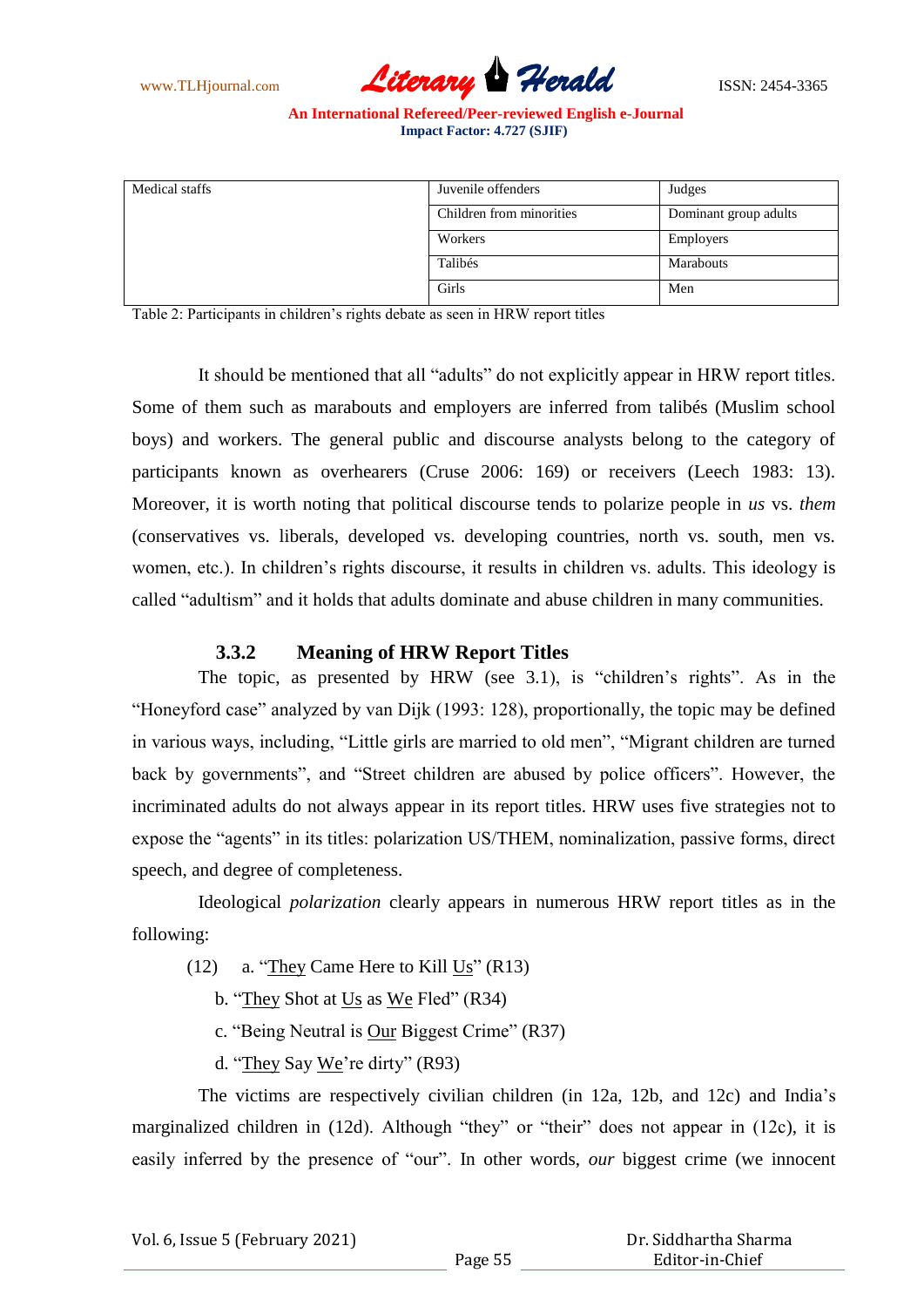www.TLHjournal.com *Literary Herald*ISSN: 2454-3365

children) is opposed to *their* abuses (they government, vigilant, and Naxalite). These polarizations are better understood thanks to subtitles which are elaborated.

The second strategy is *nominalization*. Fairclough (1989: 51) defines it as a strategy through which "a process is expressed as a noun, as if it were an entity". Consider the following titles and subtitles:

- (13) a. Corporal Punishment of Children in US Public Schools (R38)
	- b. My So-Called Emancipation (R59)
	- c. Attacks on Teachers and Schools in Pakistan"s Baluchistan Province (R67)
	- d. Exploitation in the Name of Education (R91)

The two titles (13b) and (13d) do not state explicitly *who* emancipates, exploits and educates. Similarly, the subtitles (13a) and (13c) do not state *who* punishes and attacks children. From such subtitles, it appears that teachers can be neutral actors, victims, or evil adults depending on situations.

The third strategy is *passivization*. Agentless passive forms are also very frequent in HRW report titles, as exemplified below:

- (14) a. A Teenager Imprisoned at Guantanamo (R18)
	- b. Besieged, Displaced, and Detained (R45)
	- c. Buffeted in the Borderland (R68)
	- d. Futures Stolen (R71)

Such titles can raise many questions, including, "The victims are imprisoned, besieged, displaced, detained, and buffeted *by whom*?" and "The futures are stolen *by whom*?" However, only experienced discourse analysts can identify nominalization and agentless passives, as well as the questions these strategies raise.

*Direct speech* constitutes the fourth strategy. In his study of reported speech, Mulamba (1993: 257) observes:

> Direct discourse usually helps the writer to avoid misinterpreting the author"s idea by keeping the two texts distinct. By so doing, s/he distances him-/herself from its content and attributes the responsibility to the author.

Of the 104 titles under analysis, 29 are in the form of direct speech. It is clearly a way to show that HRW is the voice of the voiceless; it faithfully reports complaints of the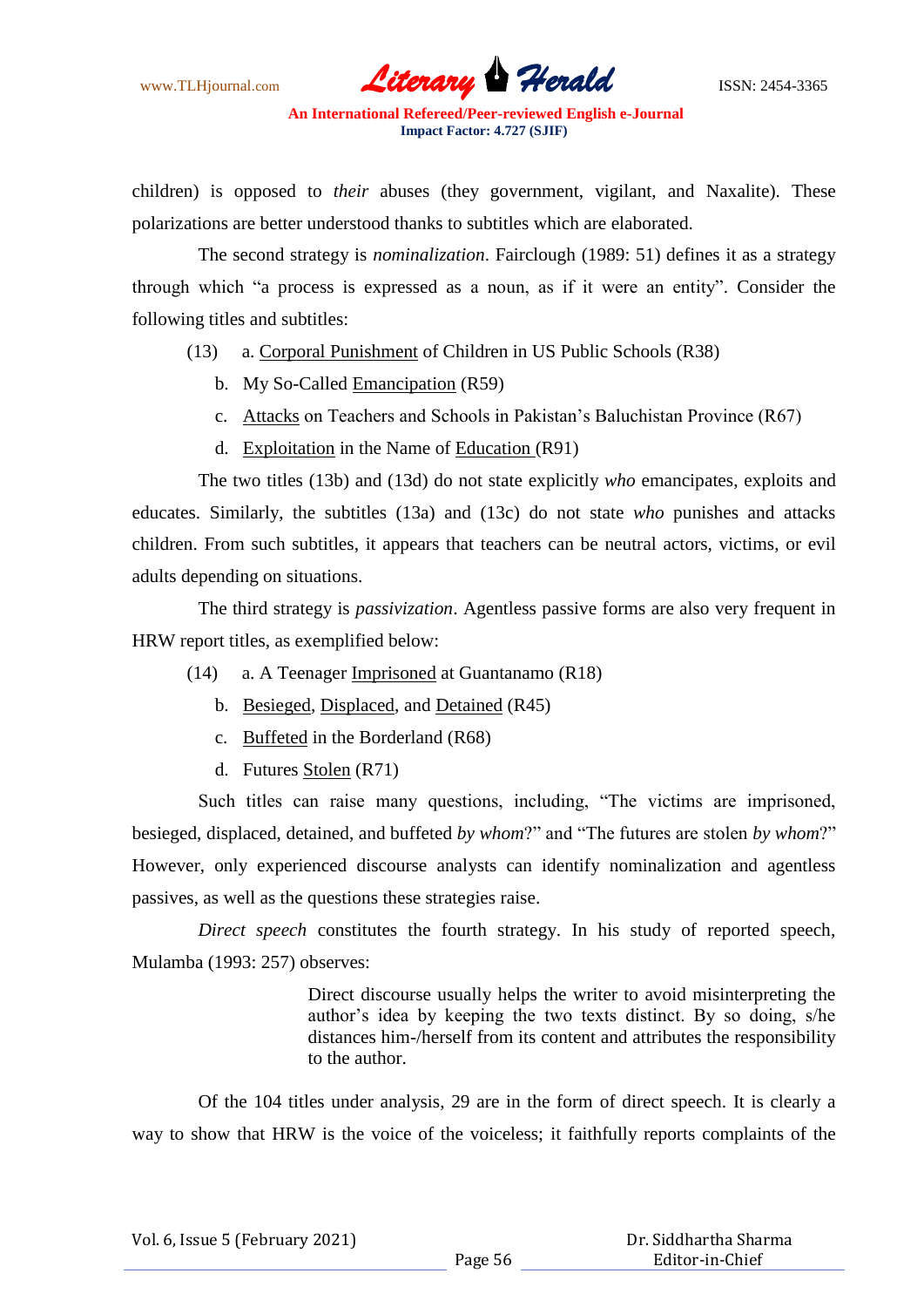www.TLHjournal.com **Literary Herald Herald** ISSN: 2454-3365

weak in their own words, it brings people"s words to decision-makers, etc. Consider the following titles:

- (15) a. "Everyone Lives in Fear" (R7)
	- b. "Look at Us with a Merciful Eye" (R83)
	- c. "This Old Man Can Feed Us, You Will Marry Him" (R84)
	- d. "You Don"t Have Rights Here" (R103)

Obviously, in (15a) and (15b), HRW quotes victims" words. By contrast, in (15c) and (15d), it respectively quotes bad parents (or guardians) and public authorities.

Finally, let us consider the fifth strategy, viz. *degree of completeness* in HRW report titles. Their close examination reveals that the concept of "family" is missing. No term related to it (e.g. father, mother, brother, sister, etc.) appears in its titles, although some of them are used inside the reports proper. And yet, article 16.3 of the Universal Declaration of Human Rights (UDHR) states, "The family is the natural and fundamental group unit of society", an argument repeated in the preamble of the UNCRC.

On the other hand, it is worth mentioning a key difference between the UDHR and the UNCRC on this matter. Article 26.3 of the former states, "Parents have a prior *right* to choose the kind of education that shall be given to their children" whereas article 27.2 of the latter stipulates, "The parent(s) or others responsible for the child have the primary *responsibility* to secure, within their abilities and financial capacities, the conditions of living necessary for the child"s development". Therefore, having children has shifted from being a right to responsibility. HRW is not concerned with the rights of parents and families.

### **3.3.3 Word Choice in HRW Report Titles**

Word choice is another main feature of HRW's discourse. It can be subdivided in two groups: political correctness and doublespeak. The former contains euphemistic expressions of people while the latter is "language designed to alter our perception of reality and corrupt our minds' (Lutz 1999: 64). Here are some politically correct expressions:

- (16) a. Street Children Illegally Detained in Kigali, Rwanda (R2)
	- b. The Consequences of Insurgent Attacks in Afghanistan (R17)
	- c. Forced Begging and Other Abuses against Talibés in Senegal (R57)
	- d. The Irreparable Harm of Placing Children on Sex Offender Registries in the US (R85)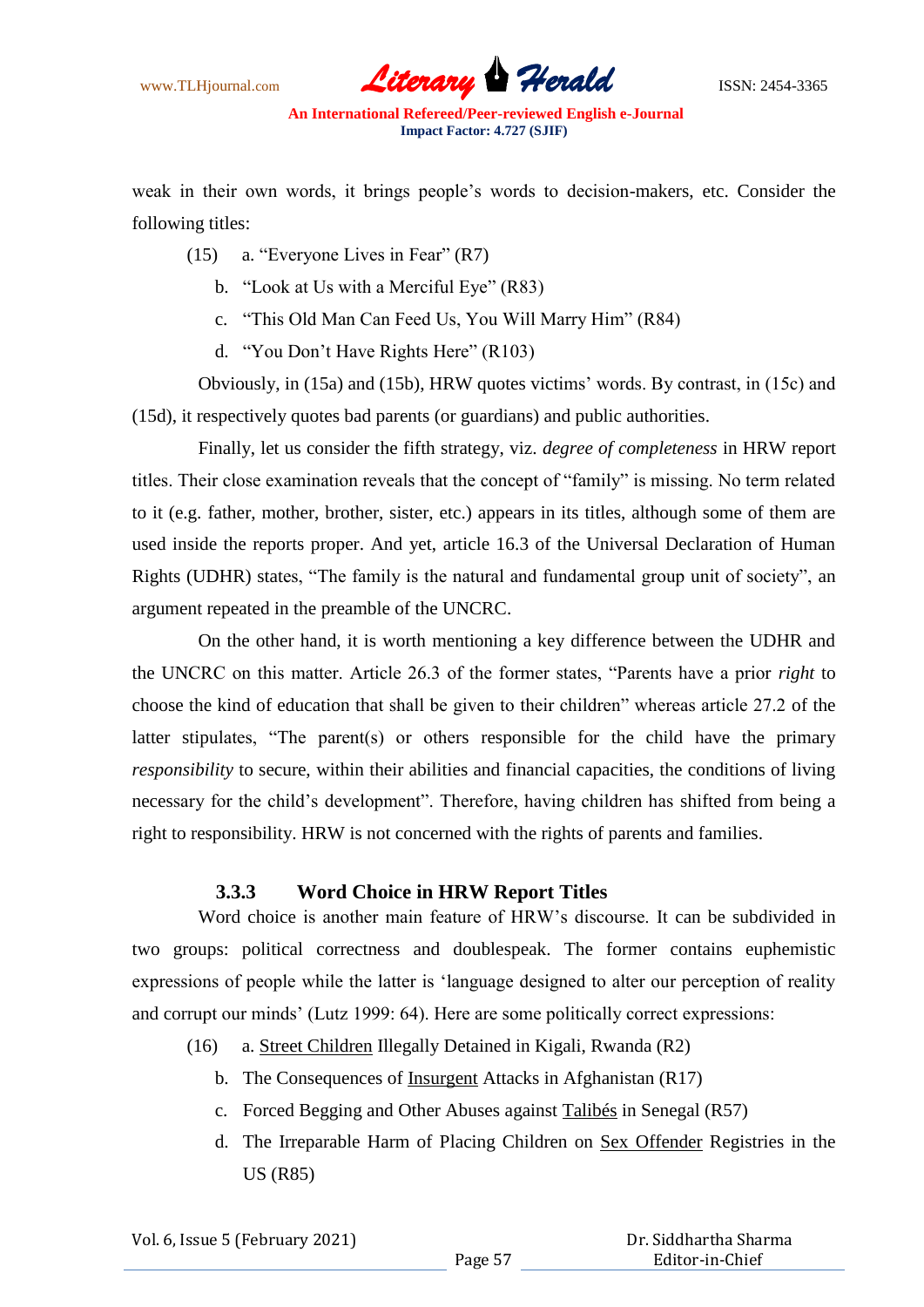www.TLHjournal.com *Literary Herald*ISSN: 2454-3365

To put it simply, the term "street children" refers to *homeless children*, "insurgents" to *rebels*, "talibés" to *child beggars*, and "sex offenders" to *rapists*. HRW report titles are full of these expressions, including *migrant children*, *child migrants*, *unaccompanied migrant children*, *juvenile offenders*, *people who use drugs*, *children living with HIV*, *girl domestic workers*, and *children with disabilities*. The latter had the following synonyms over time: *lame*, *crippled*, *handicapped*, *disabled*, *physically challenged*, *differently abled*, *people with disabilities* (Mulamba and Badye 2015: 13).

Likewise, below are some doublespeak expressions used in HRW report titles:

- (17) a. Militia Attacks and Ethnic Targeting of Civilians in eastern Chad (R13)
	- b. From Foster Care to Homelessness for California Youth (R59)
	- c. Israel"s Unlawful Destruction of Property during Operation Cast Lead (R60)
	- d. Youth Sentenced to Life in Prison without Parole in California, An Update (R76)

The term "ethnic targeting" probably refers to genocide, "foster care" to adoption and "operation" to attack. Conversely, "parole" is a legal technical word meaning "permission that is given to a prisoner to leave prison before the end of their sentence on condition that they behave well". Doublespeak includes the use of jargon to address general public. It is thus clear that HRW advocates children"s rights *without children* because very few children can understand the terms such as *peril* (death), *impunity* (lack of sanctions), *white phosphorus* (a type of bomb), *litigation* (the process of making or defending a claim in court), etc.

Above all, doublespeak expressions have two contradictory meanings: "Applied to an opponent, it is abuse; applied to someone you agree with, it is praise" (Orwell 1949: 70). Let us take the case of "operation" which is a military technical term used in the structure "Operation + code name" (e.g. Operation Cast Lead). In a book-length poem entitled *Operation*, the Canadian writer Moez Surani shows that the most powerful UN member states use this term to mask modern wars. HRW ironically entitled one of its reports "Operation Likofi" (Badye 2017) to criticize a Congolese anti-criminality police raid. This attitude hides the following polarization: "WE launch operations; THEY attack, kill, and forcibly make disappear". Clearly speaking, developing countries are not allowed to launch operations. That is why HRW uses "attack" when it is about DRC, Somalia, Sudan, Thailand, Afghanistan, Chad, India, Pakistan, and Syria.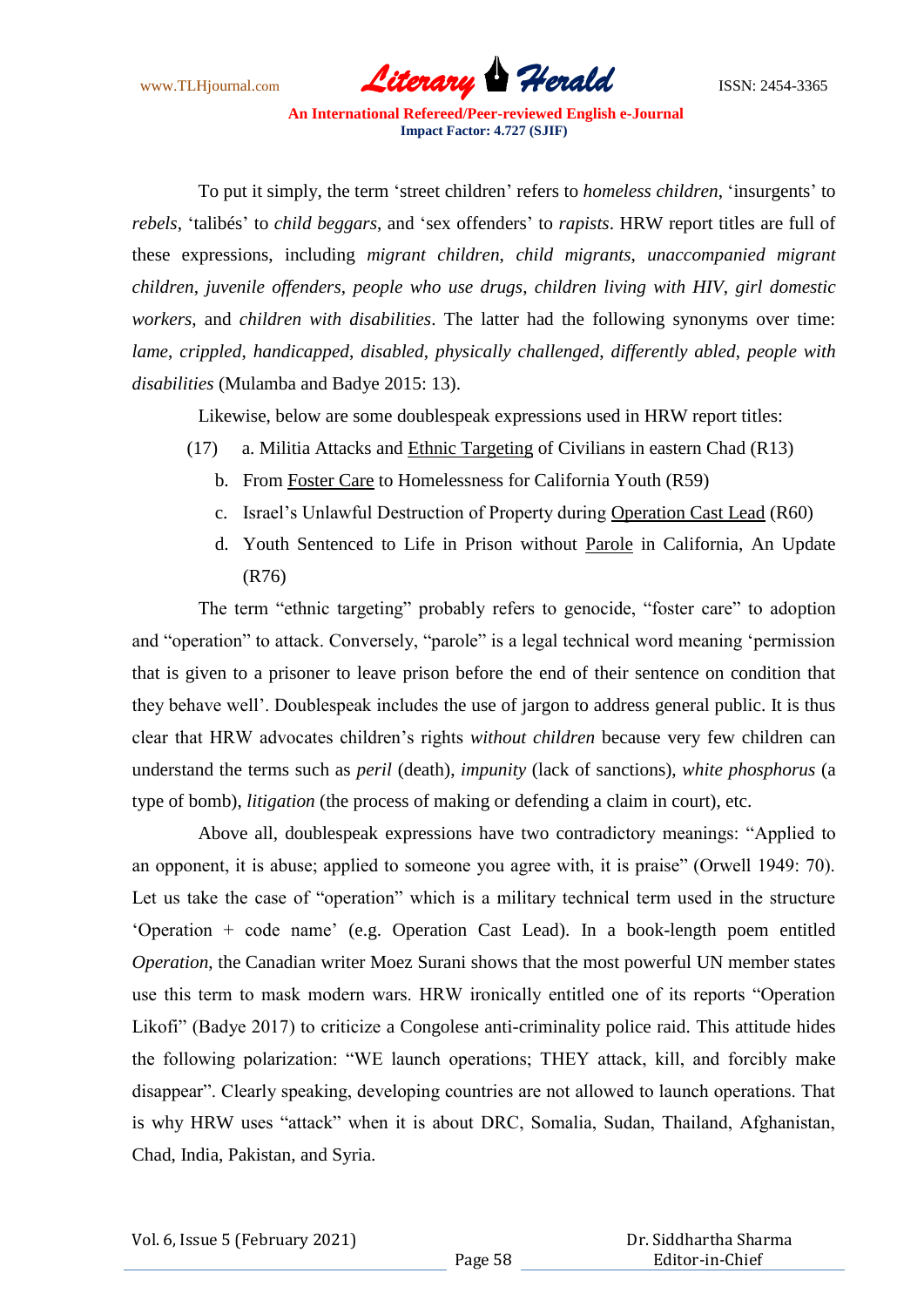www.TLHjournal.com *Literary Herald*ISSN: 2454-3365

## **3.3.4 Rhetoric of HRW Report Titles**

Generally speaking, rhetoric has two meanings: first, it refers to speech or writing that is intended to influence people, but that is not completely honest or sincere. Second, it is the skill of using language in speech or writing in a special way that influences or entertains people. This section is concerned with the second meaning. As illustration, let us consider the following two titles on the police raid just mentioned above:

- Report of The United Nations Joint Human Rights Office on Human Rights Violations Committed by Agents of the Congolese National Police during Operation Likofi in Kinshasa between 15 November 2013 and 15 February 2014
- Operation Likofi: *Police Killings and Enforced Disappearances in Kinshasa, Democratic Republic of Congo*

The former comprises 34 words and tends to be as formal as possible. By contrast, in only 13 words, the latter is rhetorical, with a two-word main title followed by a subtitle providing clarifications about the abuses, perpetrators, and location. HRW thus uses *figurative language*, i.e. "language that means more than what it literally says" (Myers 1994: 123). To put it simply, rhetoric is a persuasive technique in this epoch of countless reports published daily on the same issues.

Rhetorical devices or figures of speech include metaphor, personification, metonymy, hyperbole, irony, oxymoron, alliteration, and rhetorical question.

### **3.4.4.1 Metaphor**

According to Lakoff and Johnson (2003: 36), "Metaphor is principally a way of conceiving of one thing in terms of another, and its primary function is understanding". Hence, the notion of "conceptual metaphor" (e.g. argument is war) whereby the concept of argument is understood in terms of war. Here are some examples of metaphor from the corpus:

- (18) a. "Their Future is at State" (R67)
	- b. Swept Under the Rug (R5)
	- c. "Targets of Both Sides" (R66)
	- d. Out of Sight (R20)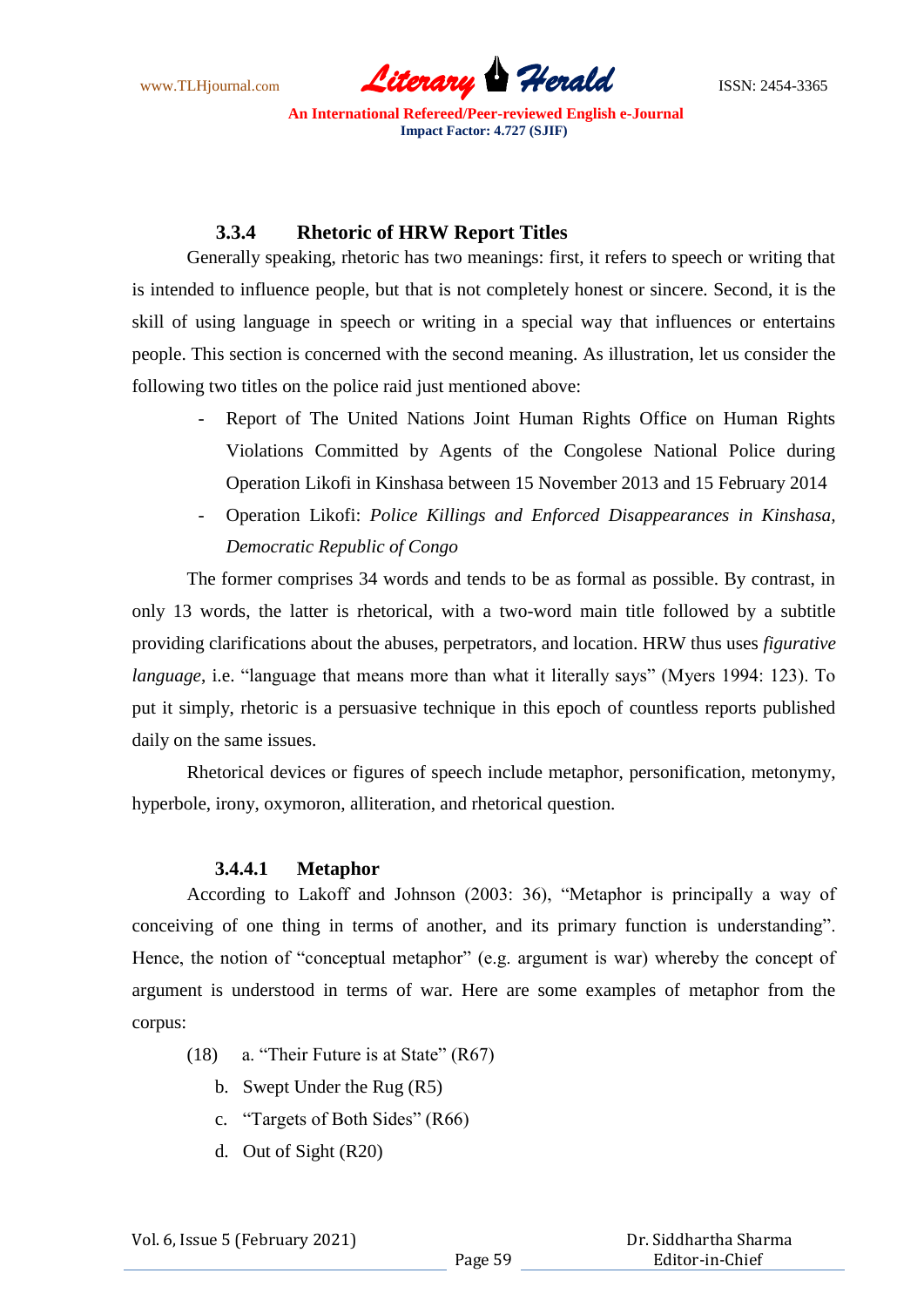www.TLHjournal.com *Literary Herald*ISSN: 2454-3365

While advocating children"s rights, the very concept of childhood or children is understood through at least four other concepts. First is the conceptual metaphor *children are the future* in (18a) as well as in Early to War (R21), Futures Stolen (R71), and Branded for Life (R92). Second is *children are dirtiness* in (18b) as well as in Swept Away (R2), Toxic Toil (R89), and "They Say We"re Dirty" (R93). Third is *children are targets* as in (18c), Up in Flames (R46), Rain of Fire (R49), and Buffeted in the Borderline (R68). Finally is *children are invisible creatures* in (18d) as well as in Workers in the Shadows (R47), "Look at Us with a Merciful Eye" (R83), and Two Years With No Moon (R99).

Lakoff and Johnson (2003: 4-5) emphasize that metaphors are closely related to culture. They write, "Imagine a culture where an argument is viewed as a dance, the participants are seen as performers, and the goal is to perform in a balanced and aesthetically pleasing way". HRW"s culture or ideology is liberalism (see 3.1). Conversely, most conservatives believe in the saying "spare the rod and spoil the child" which contains an ontological metaphor: *children are substances* that can be spoiled by negligence.

### **3.4.4.2 Personification**

Lakoff and Johnson (2003: 33) state, "[Personification] allows us to comprehend a wide variety of experiences with nonhuman entities in terms of human motivations, characteristics, and activities". These authors believe that personifications are the most obvious ontological metaphors, that is, ways of viewing events, activities, emotions, ideas, etc., as entities and substances (Lakoff and Johnson 2003: 26). It can be found in titles such as:

- (19) a. Life Doesn"t Wait" (R6)
	- b. Lonely Servitude (R80)
	- c. Tobacco"s Hidden Children (R95)

Life is a natural phenomenon; it has no will to wait or not to wait (19a). The adjective "lonely" fits with human beings, not with practices such as "servitude" (19b). NGOs and journalists like very much this structure (i.e. human quality + abstract reality), as in the wellknown expression "humanitarian crisis". Finally, as a plant, tobacco cannot possess hidden children (19c).

### **3.4.4.3 Metonymy**

Vol. 6, Issue 5 (February 2021)

 Dr. Siddhartha Sharma Editor-in-Chief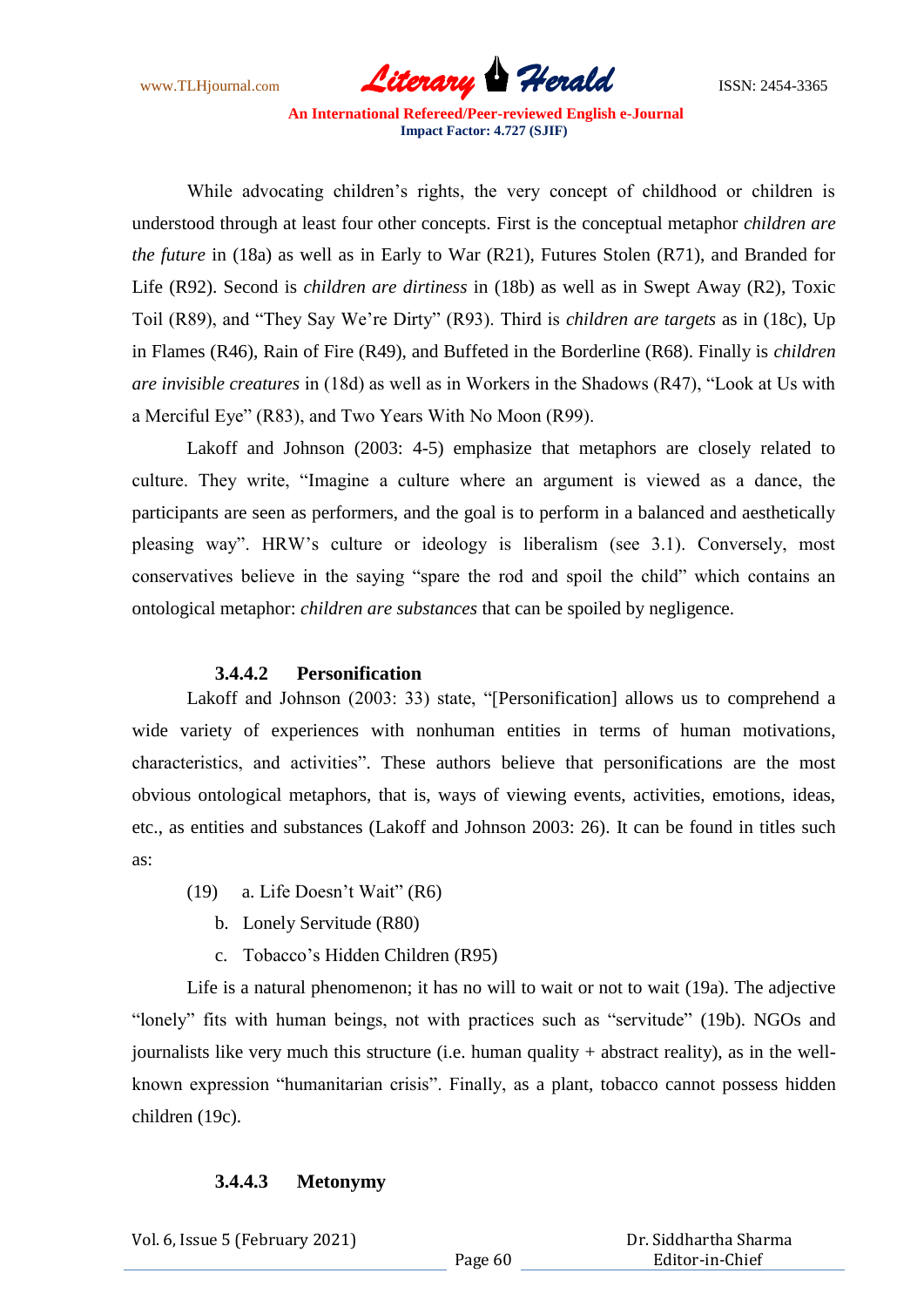www.TLHjournal.com *Literary Herald*ISSN: 2454-3365

Metonymy is the act of referring to something by the name of something else that is closely connected with it. As Lakoff and Johnson (2003: 36) state, "Metonymy has primarily a referential function, that is, it allows us to use one entity to stand for another". Consider the following lines:

- (20) a. Attacks on Education in Afghanistan (R4)
	- b. Children in the Ranks (R15)
	- c. Government, Vigilante, and Naxalite Abuses in India's Chhattisgarh State (R37)
	- d. Classrooms in Crosshairs (R78)

Therefore, "education" is used for *students* (teachers and schools) (20a), "the ranks" for *armed forces* (20b), "government" for *ministers*, "Naxalite" for *the Maoists* (20c). HRW names some rebel groups such as LRA, FNL, LTTE, and Al-Shabaab. Finally, (20d) contains a synecdoche, "where the part stands for the whole" (Lakoff and Johnson 2003: 36). Here, "crosshairs" are parts of firearms.

## **3.4.4.4 Hyperbole**

*Hyperbole* is exaggerated or extravagant statement used to make a strong impression, but not intended to be taken literally (Williams 2011). It can be found in HRW report titles such as:

- (21) a. No One is Safe (R24)
	- b. "I lost Everything" (R60)
	- c. "Hellish Work" (R64)
	- d. "I"ve Never Experienced Happiness" (R90)

These titles are exaggerations insofar as in the case of (21a) the vast majority of civilians in Thailand"s Southern border provinces may be threatened by insurgents, but there must be some such as officers' and authorities' family members who are safe. The expression "no one" can be put in the category of *everything* and *never*. In (21c) the adjective "hellish" (extremely unpleasant) would fit with slaves not with migrant tobacco workers. Finally, (21d) is an exaggerated statement because happiness comprises both great successes as well as daily little pleasures including jokes, conversations, meals, and drinks. Therefore, a person who has never experienced happiness (not even these little pleasures) does not exist. In general HRW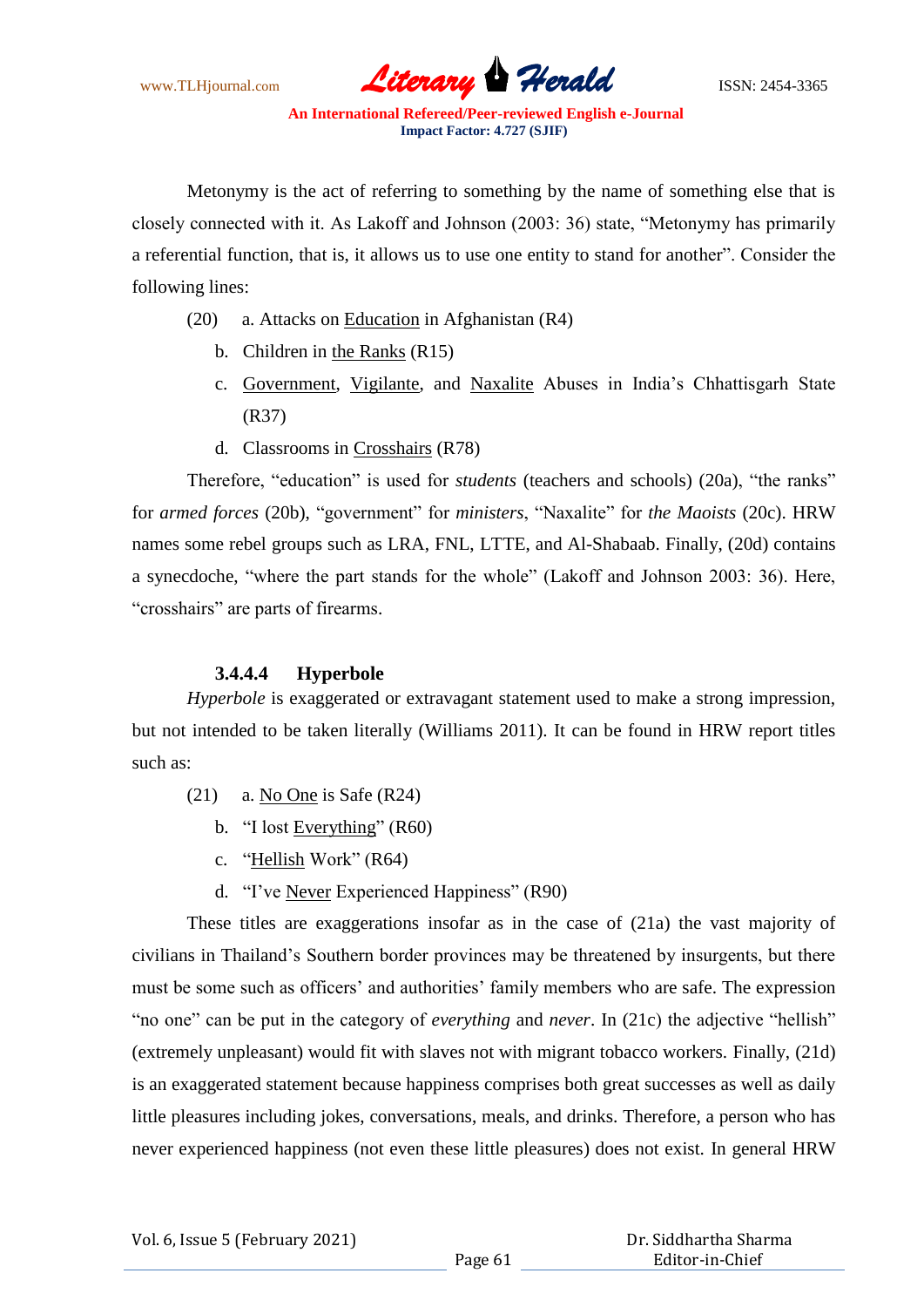www.TLHjournal.com *Literary Herald*ISSN: 2454-3365

discourse is sad and it gives the impression that life is very hard, especially in some developing countries.

### **3.4.4.5 Irony**

*Irony* is the use of a word in a way that conveys a meaning opposite to its usual meaning. Consider the following titles:

- (22) a. "The *Best* School" (R36)
	- b. My So-Called *Emancipation* (R59)
	- c. The "*Ten-Dollar Talib*" and Women"s Rights (R63)
	- d. Florida"s Prosecution of Children as Adults under its "*Direct File*" Statute (R92)

The words in italics convey meanings opposite to their usual ones through the use of "so-called" and quotation marks. Myers (1990: 421-2) calls it "ironic quotation". This author argues, "Even the most blatant distortion of texts is not ironic if the reader does not recognize an intention that it be recognized as blatant distortion". In the present case, HRW intends that its readers recognize as not its own expressions "the best school", "emancipation", "ten-dollar talib", and "direct file". Myers (1990: 423) further asserts, "The ironicized words are read not as transparent bearers of meaning but as the object of analysis". As ironic writers, HRW advocates' reports deserve thorough study.

### **3.4.4.6 Oxymoron**

*Oxymoron* consists in using together two terms that normally contradict each other. Some of them are provided below:

- (23) a. A Violent Education (R38)
	- b. Workers in the Shadows (R47)
	- c. The Christmas Massacres (R48)
	- d. Rain of Fire (R49)

Through these titles HRW advocates that education should never be violent (23a), all workers should be officially declared (23b), and massacres should not take place on Christmas (23c), at least in "normal" countries. In (23d), the nature of *rain* (i.e. water) is in contradiction with *fire*: the former puts out the latter. And yet, the NGO uses this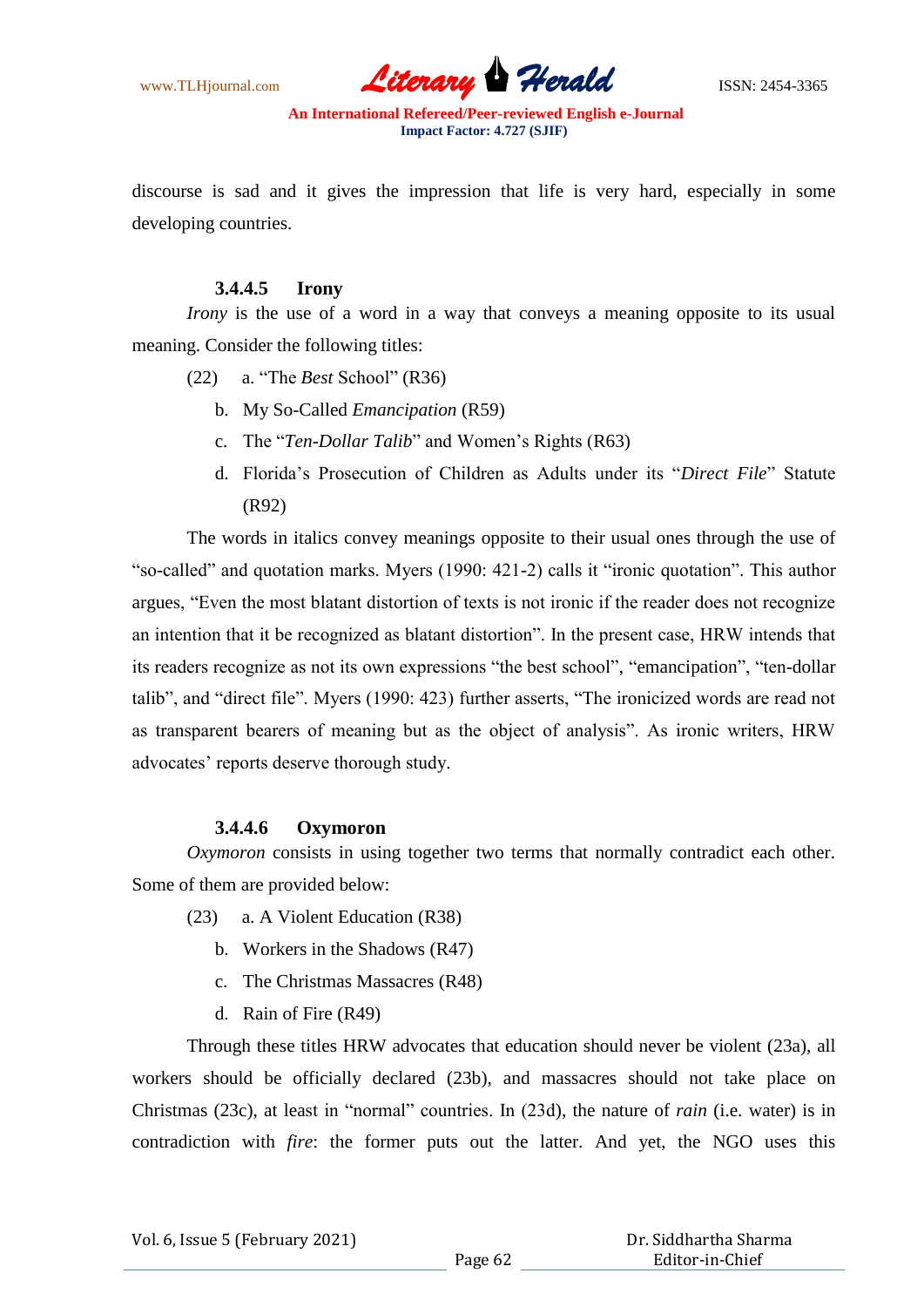www.TLHjournal.com **Literary Herald Herald** ISSN: 2454-3365

contradiction to denounce the launch of "white phosphorus" (a type of bomb) on civilian populations.

### **3.4.4.7 Alliteration**

*Alliteration* is a series of words that begin with the same consonant sound, as in the following titles:

(24) a. Sabotaged Schooling (R55)

- b. Classrooms in the Crosshairs (R78)
- c. Raised on Registry (R85)
- d. Toxic Toil (R89)

HRW uses this figure of speech probably because it turns report titles into mnemonics, i.e. strategies which help remember something (here, reports and issues treated in them). It can be said that the reporters sometimes prefer to play with the language to catch the readers" attention (Myers 1994).

### **3.4.4.8 Rhetorical Question**

Finally, a *rhetorical question* is asked only to make a statement or to produce an effect rather than to get an answer. In fact, a rhetorical question already has the answer hidden in it. Consider these three illustrations:

- $(25)$  a. What Future?  $(R1)$ 
	- b. "How Come You Allow Little Girls to Get Married?" (R73)
	- c. "Where Do You Want Us to Go?" (R98)

The first rhetorical question is used instead of a statement such as, "Street Children in the DRC have no bright future" (25a). Similarly, (25b) comes from the statement, "You must not allow little girls to get married". In (25c), the statement can be, "Street Children also have the right to live in city". This figure of speech justifies HRW"s indignation and advocacy. And yet, there are cultural practices and social realities that are difficult to change overnight.

To sum up, the discursive features have been analyzed through van Dijk"s (1993) procedure which comprises the following four steps: context, meaning, lexical choice, and rhetoric. The latter have shown how HRW writers have exploited different strategies to plead for children.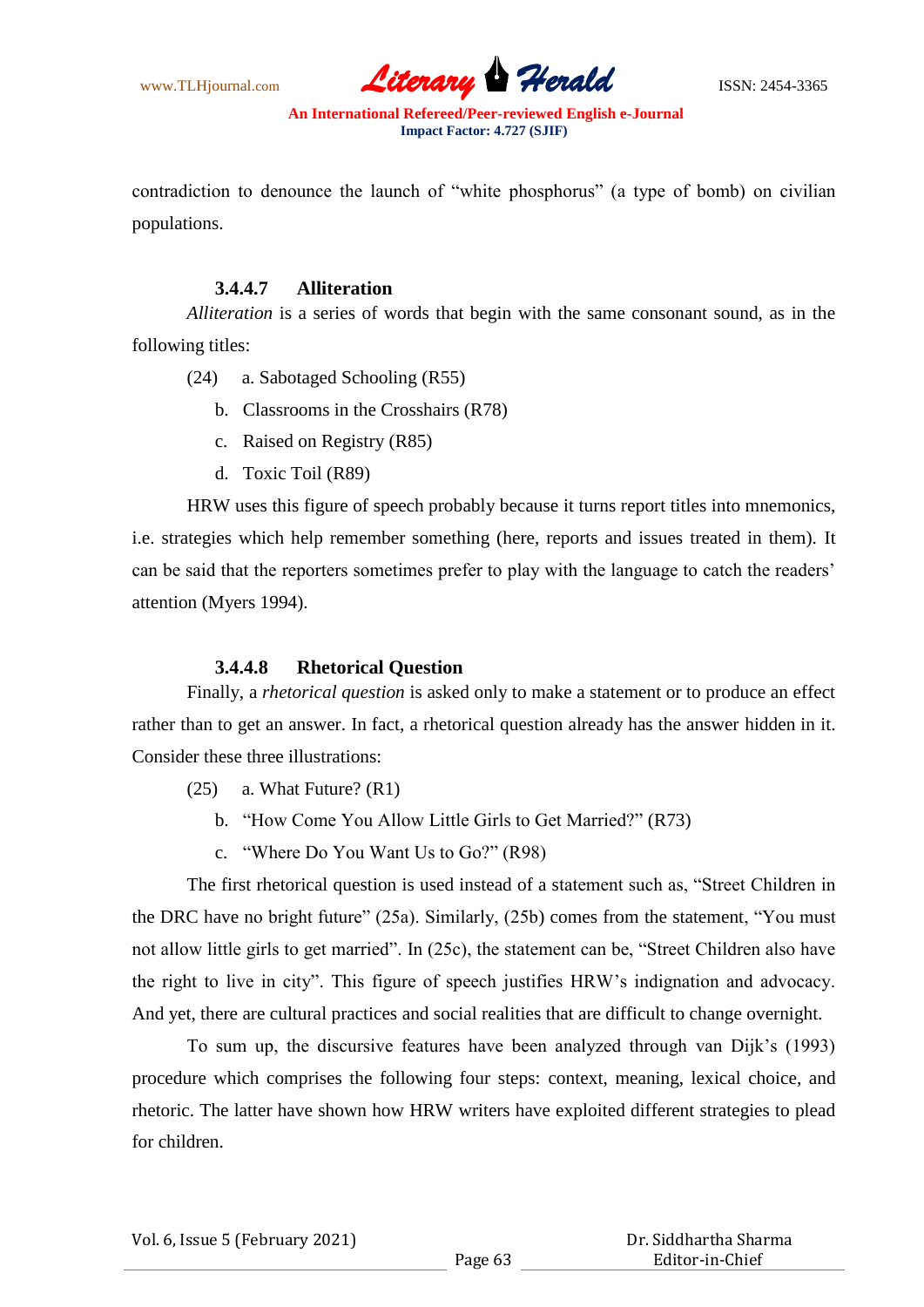

## **4. CONCLUSION**

This study has been a pragmatic analysis of HRW report titles. It has been based on the observation that these titles do not only aim at attracting general public"s attention, they also attempt to influence decision-makers. It is clear that members of HRW are human rights advocates who address recommendations to governments, national parliaments, police officers, military commanders, war lords, the United Nations, and international donors.

It has analyzed the *formal markers* used therein, and noticed that HRW extensively uses the connective "and" (51 occurrences in the corpus). As a mega-connective, "and" actually comprises specific connectives such as *also*, *moreover*, *in addition*, *furthermore*, *similarly*, etc. which perform logical marking explicitly. Along Kambaja"s (2009) procedural approach, it has been shown that this connective provides instructions on how to build the context in which the data under analysis must be interpreted. Accordingly, the instructions provided by this connective were hierarchically arranged as follows: listing, transition, apposition, result, and inference. The other connectives found in the corpus are *or* (for alternative), *maybe* (for doubt), and *to* (for purpose).

Regarding the *discursive features* of HRW report titles, this research first concentrated on the *context* of human rights discourse, which encompasses children"s rights discourse. It was argued that debates on human rights emerged in the 1960s, and they have been booming since 1989. However, pragmatically speaking, context can be restricted to speech event participants: speaker (HRW), addressees (human rights abusers), ratified participants (holders of power and international donors), and overhearers (general public and discourse analysts). These participants have essentially three roles: neutral actors, actors, victims, and abusers.

As for *meaning*, it has been noticed that "agency" – the grammatical subject position in a sentence (Mulamba and Badye  $2015: 14$ ) – is not always clear in these titles. HRW uses strategies such as polarization US/THEM, nominalization, passive forms, direct speech, and degree of completeness. Accordingly, the absence of concepts related to family (such as parents, father, mother, brother, sister, etc.) is disturbing given that human beings live in society and, "The family is the natural and fundamental group unit of society" (UDHR, article 16.3). But this organization advocates individual rights, not groups" rights.

With regard to *word choice* of children's rights discourse, HRW has a special way (politically correct language) of referring to participants. There are *migrant children*, *child migrants*, *children living with HIV*, *street children*, *child soldiers*, *students*, *girl domestic* 

Vol. 6, Issue 5 (February 2021)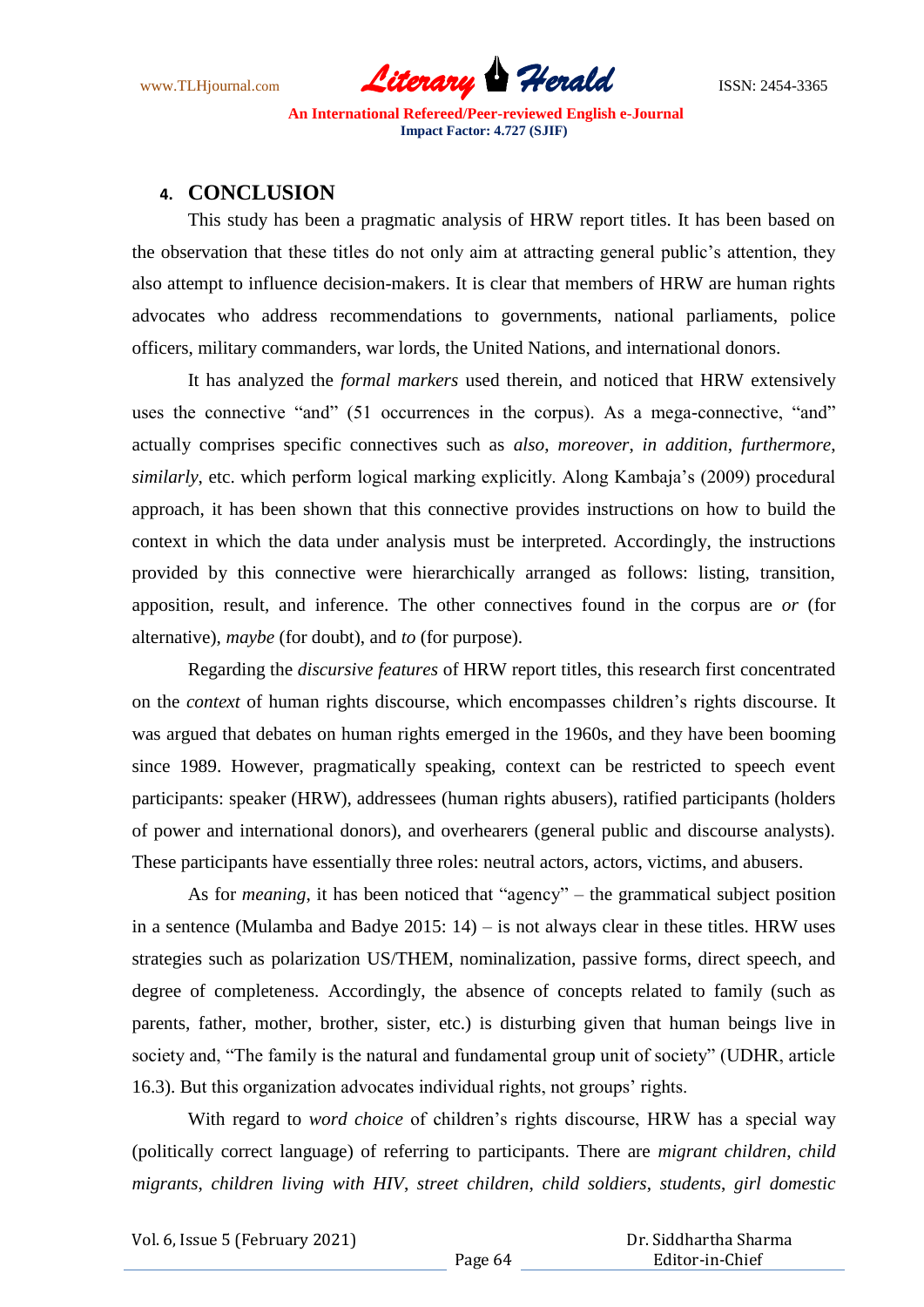www.TLHjournal.com **Literary Herald Herald** ISSN: 2454-3365

*workers*, *youth offenders*, etc. on the one hand, and *governments*, *insurgents*, *vigilantes*, etc. on the other. Conversely, the organization uses doublespeak (*impunity*, *ethnic targeting*, *foster care*, *Operation Cast Lead*) to hide its bias towards developed countries.

Finally the *rhetoric* of its report titles includes a whole set of figures of speech. In sum, HRW report main titles are short, pithy, and often metaphorical just like proverbs and idiomatic expressions. Besides, many of these main titles simply consist of well-known proverbs (e.g. *Out of sight, out of mind* (R20)) or based on popular idioms (e.g. *to live off the back of somebody* (R57), *against all odds* (R74), *to sweep something under the carpet/rug* (R5), etc.). Only subtitles are elaborated and specific about the context under description. Therefore, as puns in ads (Myers 1994: 61), the primary function of rhetoric here is to attract the attention of bored readers, saturated with reports.

Given that there are more and more international NGOs, the above persuasive techniques, particularly emotional appeal in the rhetoric, seem very useful to attract mainstream media as well as international decision-makers. But emotional appeal is not enough. As McCrimmon (1980: 213) notes, "Someone has said that emotional appeal is the starter and logical argument the steering wheel". Moreover, children"s rights constitute a perfect topic for human rights advocates because, by definition, children cannot join the debate unlike women, refugees, migrants, LGBT, and members of ethnic groups. Therefore, a discourse is created and decisions are made by diplomats, activists, lobbyists, experts, scholars, and politicians supposedly in their "best interests", but without them and without their parents. It is therefore paradoxical to accuse parents and authority of adultism and exclude children in the discourse about them.

## **5. BIBLIOGRAPHY**

- Badye, K.T. (2017). Insights into Discursive and Linguistic Features of Political Discourse. MA Dissertation. Lubumbashi, DRC: University of Lubumbashi.
- Baxter, J. (2010). Discourse-Analytic Approaches to Text and Talk. In Litosseliti, L. (ed.), pp. 117-137.

Vol. 6, Issue 5 (February 2021)

 Dr. Siddhartha Sharma Editor-in-Chief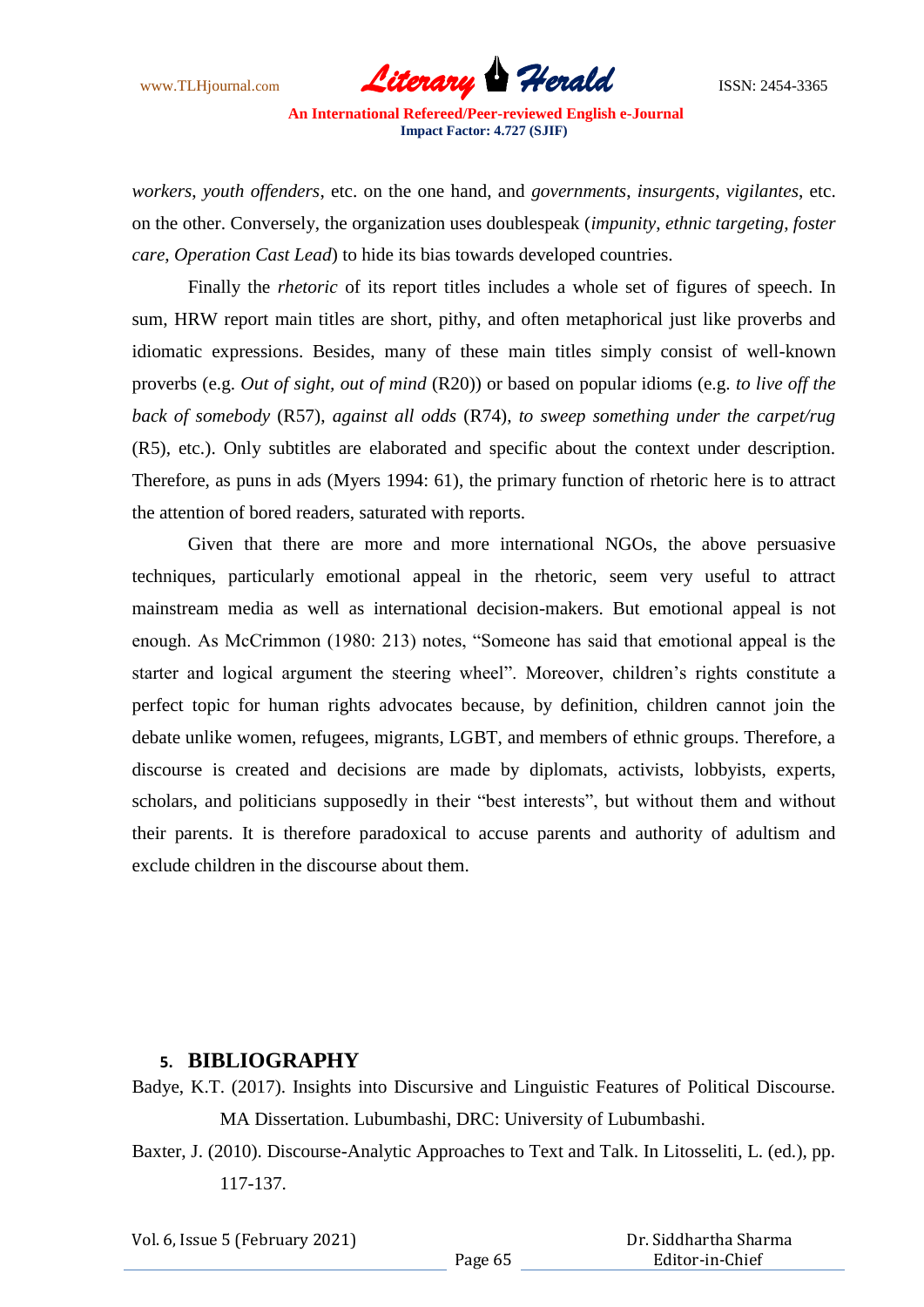www.TLHjournal.com **Literary Herald Herald** ISSN: 2454-3365

- Blakemore, D. (2006). Discourse Markers. In Horn, L. R. and Ward, G. (eds) *The Handbook of Pragmatics*, pp. 221-240. Malden: Blackwell.
- Crismore, A. (1990). Metadiscourse and Discourse Processes: Interactions and Issues. *Discourse Processes* 13: 191-205.
- Cruse, A. (2006). *A Glossary of Semantics and Pragmatics*. Edinburgh: Edinburgh University Press.
- Evensen, L.S. (1987). Pointers to Superstructure in Student Writing. In Connor, U. and Kaplan, R. B. (eds) *Writing across Languages: Analysis of L2 Text* pp. 169-183. Reading, M.A.: Addison-Wesley Publishing Company.
- Fairclough, N. (1989). *Language and Power*. London: Longman.
- Halliday, M.A.K. and Hasan, R. (1976). *Cohesion in English*. London: Longman.
- Halliday, M.A.K. and Hasan, R. (1985). *Language, Text, and Context: Aspects of Language in a Social-Semiotic Perspective*. London: Longman.
- Human Rights Watch. (2018). Publications. https://www.hrw.org/publications?keyword=&date%5Bvalue%5D%5Byear%5D= 2006&topic%5B%5D=9683. (Retrieved on August 15, 2018).
- Kambaja, E.M. (2009). Approche Procédurale des Séquences de Connecteurs Français: Contribution à la Jurilinguistique. *French Studies in South Africa* 39: 96-116.
- Karns, M.P. (2018). Nongovernmental Organization. https://www.britannica.com/topic/nongovernmental-organization. (Retrieved on May 10, 2018).
- Kenny, M. (2017). Civil Society. https://www.britannica.com/topic/civil-society. (Retrieved on April 29, 2018).
- Lakoff, G. (1995). Metaphor, Morality, and Politics, or, Why Conservatives Have Left Liberals in the Dust. *Social Research* 62/2: 177-213.
- Lakoff, G. and Johnson, M. (2003). *Metaphors We Live By*. Chicago: University of Chicago Press.
- Leech, G. (1983). *Principles of Pragmatics*. London: Longman.
- Litosseliti, L. (ed.) (2010). *Research Methods in Linguistics*. London: Continuum International Publishing Group.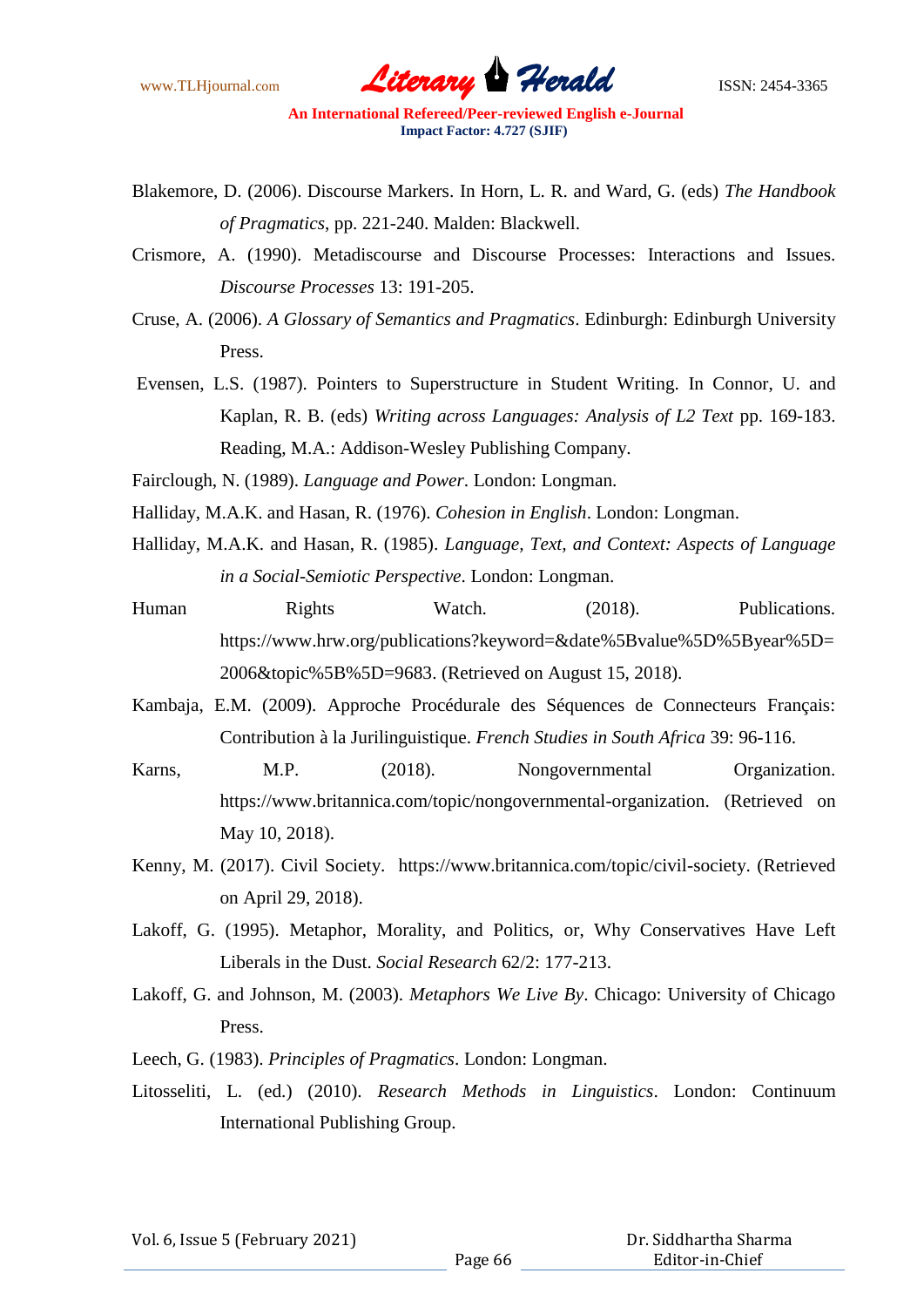www.TLHjournal.com *Literary Herald*ISSN: 2454-3365

- McCrimmon, J.M. (1980). *Writing with a Purpose*. Seventh Edition. Boston: Houghton Mifflin Company.
- Minogue, K. et al. (2018). Liberalism. https://www.britannica.com/topic/liberalism. (Retrieved on June 8, 2018).
- Mulamba, N.G. (1993). *Students' Making of Genres in Linguistics and Literature: Writing Dissertations at Lubumbashi University*. Ph. D. Dissertation. Lancaster: Lancaster University, Department of Linguistics and M.E.L.
- Mulamba, N.G. and Badye, K.T. (2015). Agency and Causality in the United Nations" Observances: A Critical Discourse Analysis. *Cahiers du CERUKI* 48: 8-24. Bukavu: CERUKI, Institut Supérieur Pédagogique de Bukavu.
- Myers, G. (1990). The Rhetoric of Irony in Academic Writing. *Written Communication* 7/4: 419-454.
- Myers, G. (1994). *Words in Ads.* London: Edward Arnold.
- NGO Monitor (2009). *Experts or Ideologues? A Systematic Analysis of Human Rights Watch's Focus on Israel*. www.ngo-monitor.org/hrw.pdf (Retrieved on February 11, 2016).
- Orwell, G. (1949). *Nineteen Eighty-Four: A Novel.* New York: Harcourt, Brace & Co.
- United Nations (1948). Universal Declaration of Human Rights. http://www.un.org/en/universal-declaration-human-rights/index.html. (Retrieved on August 15, 2016).
- United Nations (1989). Convention on the Rights of the Child. http://www.ohchr.org/Documents/ProfessionalInterest/crc.pdf. (Retrieved on November 11, 2017).
- van Dijk, T.A. (1993a). Analyzing Racism through Discourse Analysis. Some Methodological Reflections. In Stanfield, J. (ed.) *Race and Ethnicity in Research Method*, pp. 92-134. Newbury Park, CA: Sage.
- Williams, G. (2011). Figures of Speech. http://fr.scribd.com/doc/104072232/Figure-of-Speech-Table. (Retrieved on March 23, 2013).
- Yule, G. (1996). *Pragmatics*. Oxford: Oxford University Press.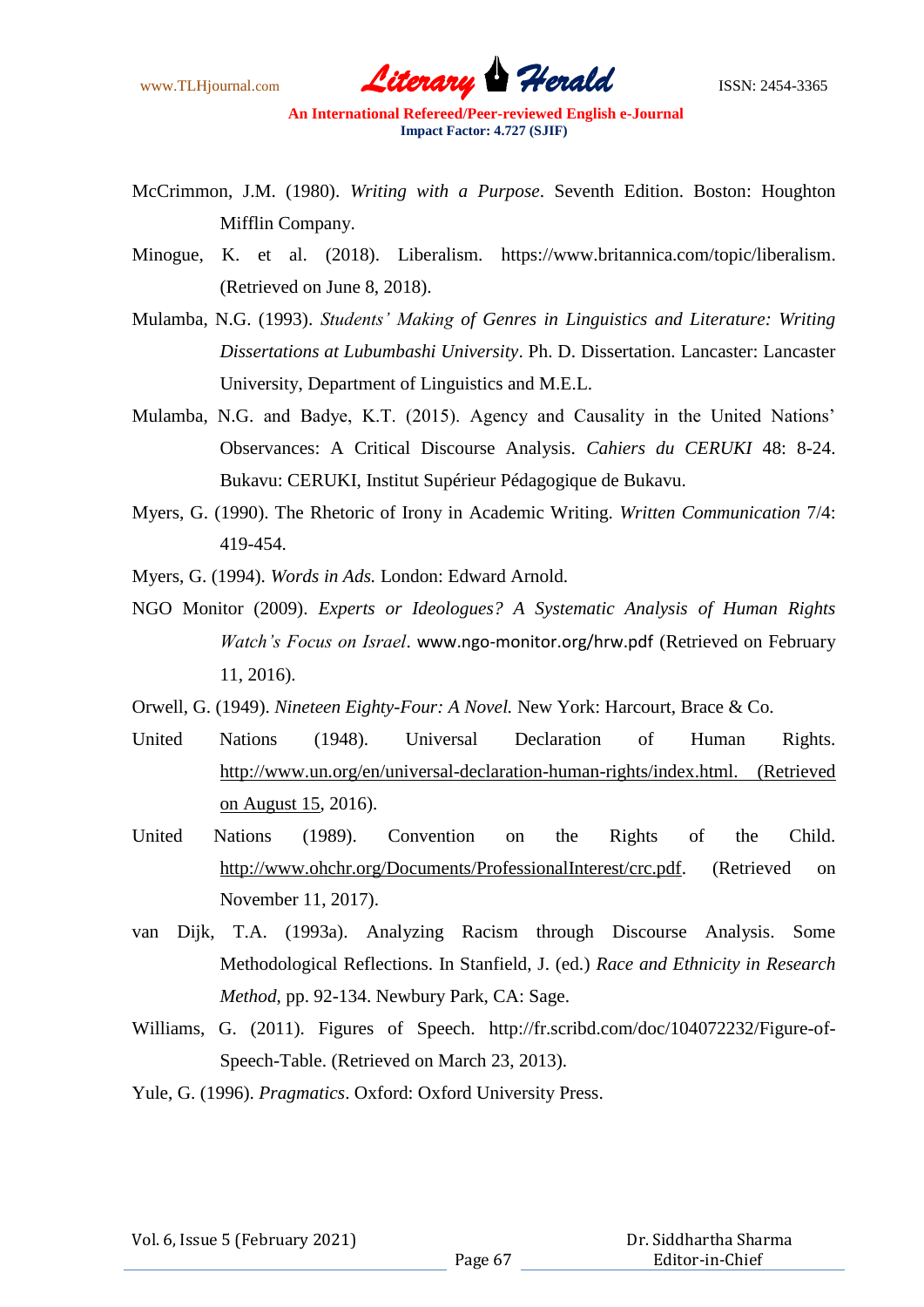www.TLHjournal.com **Literary Herald** ISSN: 2454-3365

# **APPENDIX**

The following corpus has been retrieved from HRW"s website. The numbers (R1, R2, R3, etc.) and chart have been added for the purpose of the present study. The main titles in bold are shorter and more metaphorical than the subtitles in italics. Conversely, the latter tend to contain information about victims, abusers, and countries. The mega-connective "and" is underlined to show its high frequency.

| $N^{\circ}$     | Date               | <b>Report Titles</b>                                                                          |
|-----------------|--------------------|-----------------------------------------------------------------------------------------------|
| R1              | April 4, 2006      | <b>What Future?</b>                                                                           |
|                 |                    | Street Children in the Democratic Republic of Congo                                           |
| R <sub>2</sub>  | May 14, 2006       | <b>Swept Away</b>                                                                             |
|                 |                    | Street Children Illegally Detained in Kigali, Rwanda                                          |
| R <sub>3</sub>  | June 16, 2006      | A Long Way from Home                                                                          |
|                 |                    | FNL Child Soldiers in Burundi                                                                 |
| R <sub>4</sub>  | July 10, 2006      | <b>Lessons in Terror</b>                                                                      |
|                 |                    | Attacks on Education in Afghanistan                                                           |
| R <sub>5</sub>  | July 27, 2006      | <b>Swept Under the Rug</b>                                                                    |
|                 |                    | Abuses against Domestic Workers Around the World                                              |
| R <sub>6</sub>  | August 1, 2006     | "Life Doesn't Wait"                                                                           |
|                 |                    | Romania's Failure to Protect and Support Children and Youth Living with HIV                   |
| R7              | September 11, 2006 | "Everyone Lives in Fear"                                                                      |
|                 |                    | Patterns of Impunity in Jammu and Kashmir                                                     |
| R <sub>8</sub>  | September 19, 2006 | <b>Improving Civilian Protection in Sri Lanka</b>                                             |
|                 |                    | Recommendations for the Government and the LTTE                                               |
| R <sub>9</sub>  | September 24, 2006 | <b>Custody and Control</b>                                                                    |
|                 |                    | Conditions of Confinement in New York's Juvenile Prisons for Girls                            |
| R10             | October 29, 2006   | <b>Still Making Their Own Rules</b>                                                           |
|                 |                    | Ongoing Impunity for Police Beatings, Rape, and Torture in Papua New Guinea                   |
| R11             | November 6, 2006   | <b>A Question of Security</b>                                                                 |
|                 |                    | Violence against Palestinian Women and Girls                                                  |
| R12             | November 12, 2006  | "Children of the Dust"                                                                        |
|                 |                    | Abuse of Hanoi Street Children in Detention                                                   |
| R13             | January 9, 2007    | "They Came Here to Kill Us"                                                                   |
|                 |                    | Militia Attacks and Ethnic Targeting of Civilians in Eastern Chad                             |
| R14             | January 23, 2007   | <b>Complicit in Crime</b>                                                                     |
|                 |                    | State Collusion in Abductions and Child Recruitment by the Karuna Group                       |
| R15             | February 1, 2007   | <b>Children in the Ranks</b>                                                                  |
|                 |                    | The Maoists' Use of Child Soldiers in Nepal                                                   |
| R <sub>16</sub> | March 15, 2007     | <b>Paying the Price</b>                                                                       |
|                 |                    | Violations of the Rights of Children in Detention in Burundi                                  |
| R17             | April 15, 2007     | <b>The Human Cost</b>                                                                         |
|                 |                    | The Consequences of Insurgent Attacks in Afghanistan                                          |
| <b>R18</b>      | June 1, 2007       | <b>The Omar Khadr Case</b>                                                                    |
|                 |                    | A Teenager Imprisoned at Guantanamo                                                           |
| R <sub>19</sub> | June 15, 2007      | <b>Bottom of the Ladder</b>                                                                   |
|                 |                    | Exploitation and Abuse of Girl Domestic Workers in Guinea                                     |
| R <sub>20</sub> | July 4, 2007       | Out of Sight                                                                                  |
|                 |                    | Endemic Abuse and Impunity in Papua's Central highlands                                       |
| R21             | July 16, 207       | <b>Early to War</b>                                                                           |
|                 |                    | Child Soldiers in the Chad Conflict                                                           |
| R <sub>22</sub> | July 26, 2007      | <b>Unwelcome responsibilities</b>                                                             |
|                 |                    | Spain's Failure to Protect The Rights of Unaccompanied Migrant Children in the Canary islands |
| R <sub>23</sub> | August 5, 2007     | <b>Return to War</b>                                                                          |
|                 |                    | Human Rights under Siege                                                                      |
| R24             | August 27, 2007    | <b>No One Is Safe</b>                                                                         |
|                 |                    | Insurgent Attacks on Civilians in Thailand's Southern Border provinces                        |
| R25             | September 11, 2007 | <b>No Easy Answers</b>                                                                        |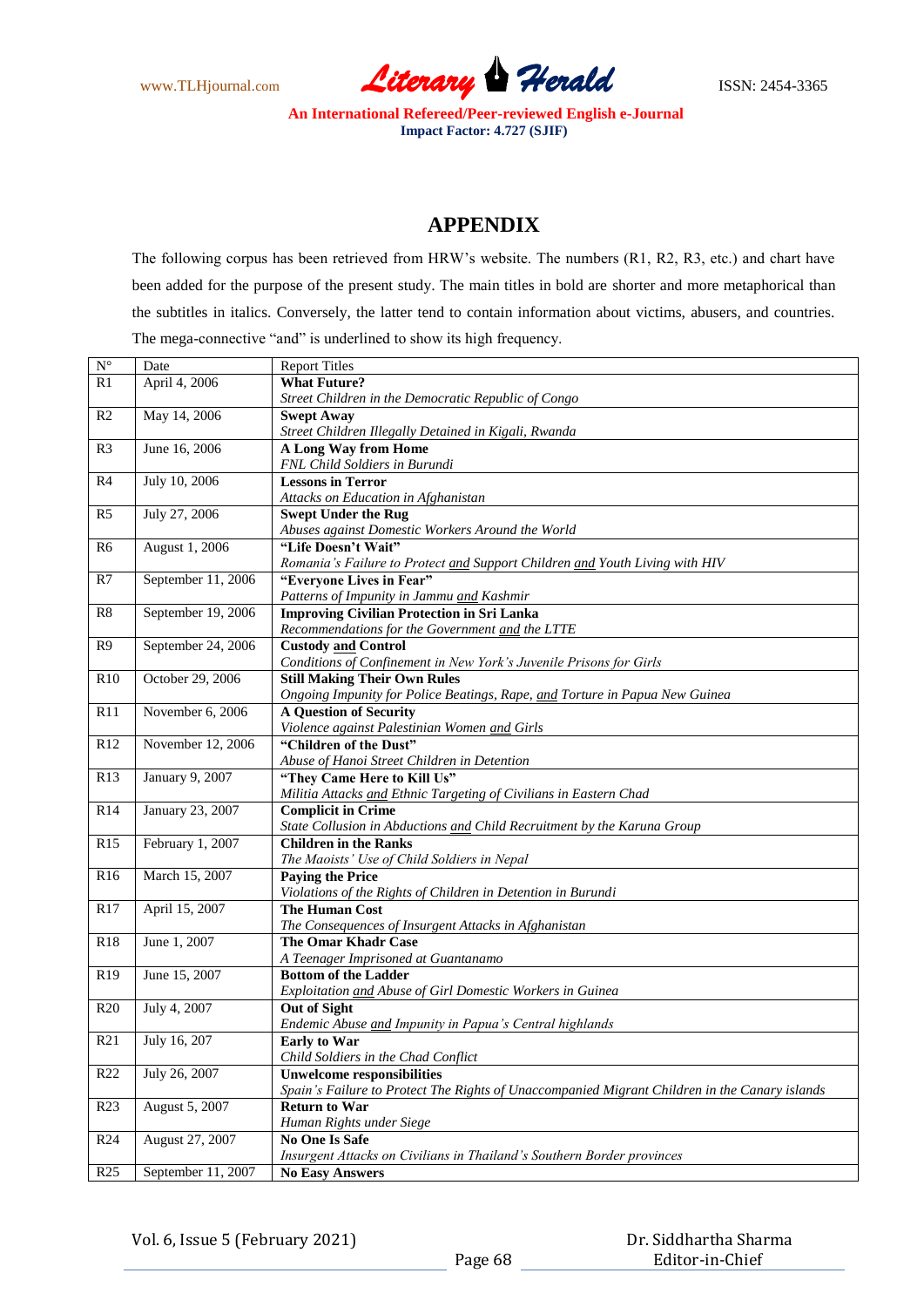www.TLHjournal.com *Literary Herald*ISSN: 2454-3365

*Sex Offenders Laws in the US* R26 October 3, 2007 **Discrimination against Ethnic Nepali Children in Bhutan** *Submission from human Rights Watch to the Committee on the Rights of the Child* R27 Cotober 23, 2007 **Renewed Crisis in North Kivu** R28 January 13, 2008 **"When I Die, They"ll Send Me Home"** *Youth Sentenced to Life without Parole in California* R29 February 6, 2008 **Submission to the Committee on the Elimination of Racial Discrimination** *During its Consideration of the Fourth, Fifth, and Sixth Periodic Reports of the United States of America* R30 March 5, 2008 **Recurring Nightmare** *State Responsibility for "Disappearances" and abductions in Sri Lanka* R31 March 24, 2008 **Adults Before Their Time** *Children in Saudi Arabia's Criminal Justice System* R32 April 11, 2008 **Denied Status, Denied Education** *Children of North Korean Women in China* R33 May 1, 2008 **Executive Summary: The Rest of their Lives** *Life without Parole for Youth Offenders in the United States in 2008* R34 May 18, 2008 **"They Shot at Us as We Fled"** *Government Attacks on Civilians in West Darfur in February 2008* R35 May 20, 2008 **Child Soldiers Global Report 2008** *Summary* R36 May 21, 2008 **"The Best School"** *Student Violence, Impunity, and the Crisis in Côte d'Ivoire* R37 July 14, 2008 **"Being Neutral is Our Biggest Crime"** *Government, Vigilante, and Naxalite Abuses in India's Chhattisgarh*  R38 August 19, 2008 **A Violent Education** *Corporal punishment of Children in US Public Schools* R39 September 5, 2008 **Dangerous Duty** *Children and the Chhattisgarh Conflict* R40 September 10, 2008 **The Last Holdouts** *Ending the Juvenile Death Penalty in Iran, Saudi Arabia, Sudan, Pakistan, and Yemen* R41 October 17, 2008 **Returns at Any Cost** *Spain's Push to Repatriate Unaccompanied Children in the Absence of Safeguards* R42 December 8, 2008 **"So Much to Fear"** *War Crimes and the devastation of Somalia* R43 December 16, 2008 **A Question of Life or Death** *Treatment Access for Children Living With HIV in Kenya* R44 December 22, 2008 **Left to Survive** *Systematic Failure to Protect Unaccompanied Migrant Children in Greece* R45 December 23, 2008 **Besieged, Displaced, and Detained** *The plight of Civilians in Sri Lanka's Vanni Region* R46 January 23, 2009 **Up in Flames** *Humanitarian Law Violations and Civilian Victims in the Conflict over South Ossetia* R47 February 11, 2009 **Workers in the Shadows** *Abuse and Exploitation of Child Domestic Workers in Indonesia* R48 February 16, 2009 **The Christmas Massacres** *LRA attacks on Civilians in Northern Congo* R49 March 25, 2009 **Rain of Fire** *Israel's Unlawful Use of White Phosphorus in Gaza* R50 June 16, 2009 **No Equal Justice** *The Prison Litigation Reform Act in the United States* R51 July 16, 2009 **Soldiers Who Rape, Commanders Who Condone** *Sexual Violence and Military Reform in the Democratic Republic of Congo* R52 August 10, 2009 **Impairing Education** *Corporal Punishment of Students with Disabilities in US Public Schools* R53 October 29, 2009 **Lost in Transit** *Insufficient Protection for Unaccompanied Migrant Children at Roissy Charles de Gaulle Airport* R54 December 2, 2009 **Locked Up Far Away** *The Transfer of Immigrants to Remote Detention Centers in the United States* R55 December 9, 2009 **Sabotaged Schooling** *Naxalite Attacks and Police Occupation of Schools in India's Bihar and Jharkhand States*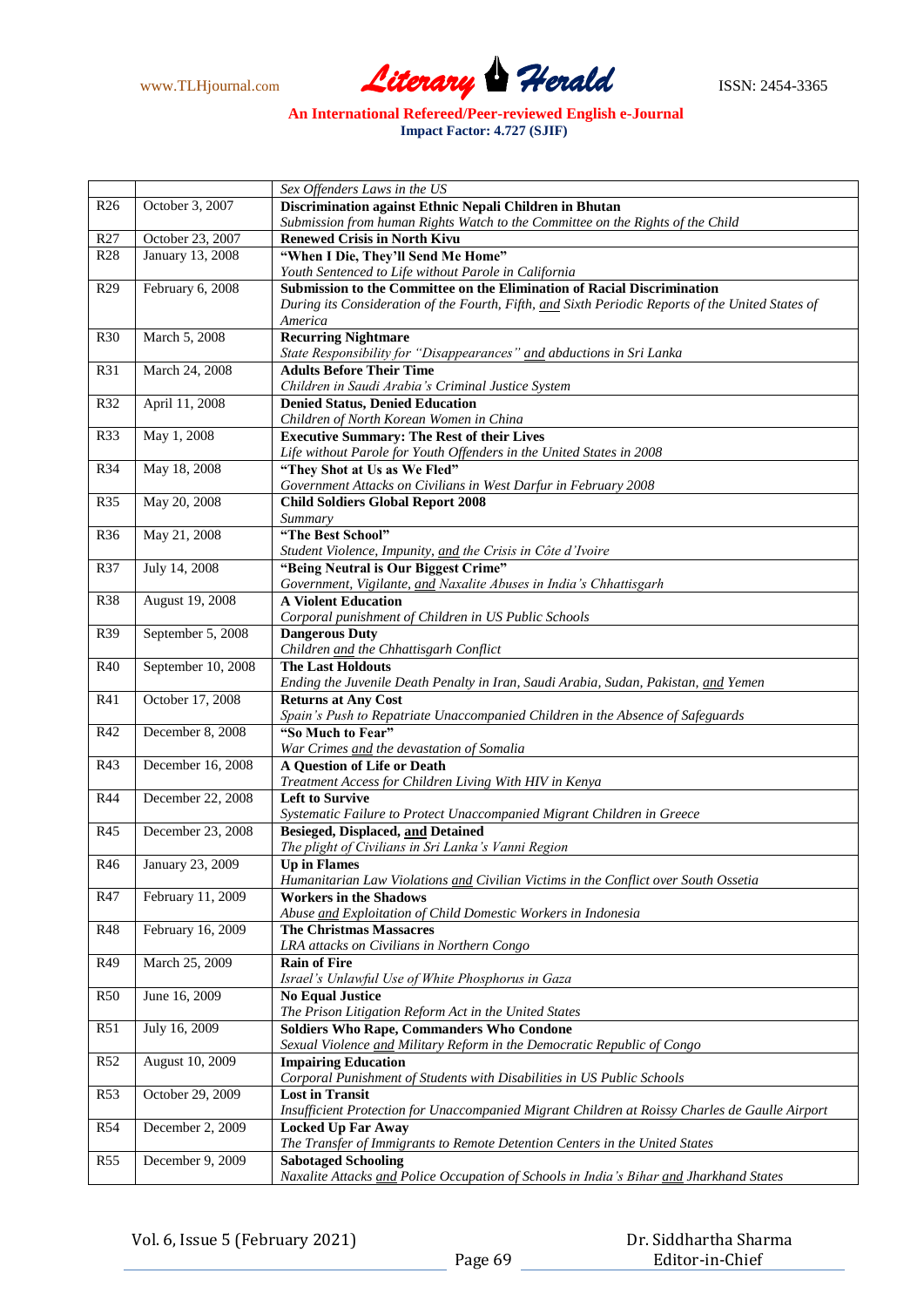

| R <sub>56</sub> | January 25, 2010   | "Skin on the Cable"                                                                                                              |
|-----------------|--------------------|----------------------------------------------------------------------------------------------------------------------------------|
|                 |                    | The Illegal Arrest, Arbitrary Detention and Torture of People Who Use Drugs in Cambodia                                          |
| R <sub>57</sub> | April 15, 2010     | "Off the Backs of the Children"                                                                                                  |
|                 |                    | Forced Begging and Other Abuses against Talibés in Senegal                                                                       |
| <b>R58</b>      | May 5, 2010        | <b>Fields of Peril</b>                                                                                                           |
|                 |                    | Child Labor in US Agriculture                                                                                                    |
| R <sub>59</sub> | May 12, 2010       | <b>My So-Called Emancipation</b>                                                                                                 |
|                 |                    | From Foster Care to Homelessness for California Youth                                                                            |
| <b>R60</b>      | May 13, 2010       | "I Lost Everything"                                                                                                              |
|                 |                    | Israel's Unlawful Destruction of Property during Operation Cast Lead                                                             |
| R61             | June 22, 2010      | <b>Eternal Emergency</b>                                                                                                         |
|                 |                    | No End to Unaccompanied Migrant Children's Institutionalization in Canary Islands Emergency                                      |
|                 |                    | Centers                                                                                                                          |
| R <sub>62</sub> | July 8, 2010       | "Tough, Fair, and Practical"                                                                                                     |
|                 | July 13, 2010      | A Human Rights Framework for Immigration Reform in the United States                                                             |
| R63             |                    | The "Ten-Dollar Talib" and Women's Rights                                                                                        |
|                 |                    | Afghan Women and the Risks of Reintegration and Reconciliation                                                                   |
| <b>R64</b>      | July 14, 2010      | "Hellish Work"                                                                                                                   |
|                 |                    | Exploitation of Migrant Tobacco Workers in Kazakhstan                                                                            |
| R <sub>65</sub> | September 9, 2010  | <b>Needless Pain</b>                                                                                                             |
|                 |                    | Government Failure to Provide Care for Children in Kenya                                                                         |
| <b>R66</b>      | September 20, 2010 | "Targets of Both Sides"                                                                                                          |
|                 |                    | Violence against Students, Teachers, and Schools in Thailand's Southern Border Provinces                                         |
| R <sub>67</sub> | December 13, 2010  | "Their Future is at Stake"                                                                                                       |
|                 |                    | Attacks on Teachers and Schools in Pakistan's Baluchistan Province                                                               |
| <b>R68</b>      | December 16, 2010  | <b>Buffeted in the Borderland</b>                                                                                                |
|                 |                    | The Treatment of Asylum Seekers and Migrants in Ukraine                                                                          |
| R <sub>69</sub> | June 15, 2011      | "My Children Have Been Poisoned"                                                                                                 |
|                 |                    | A Public Health Crisis in Four Chinese Provinces                                                                                 |
| <b>R70</b>      | July 20, 2011      | <b>Schools and Armed Conflict</b>                                                                                                |
|                 |                    | A Global Survey of Domestic Laws and State Practice Protecting Schools from Attack and Military                                  |
|                 |                    | Use                                                                                                                              |
| R71             | August 24, 2011    | <b>Futures Stolen</b>                                                                                                            |
|                 |                    | Barriers to Education for Children with Disabilities in Nepal<br>A Poisonous Mix                                                 |
| R72             | December 6, 2011   |                                                                                                                                  |
| R73             |                    | Child Labor, Mercury, and Artisanal Gold Mining in Mali<br>"How Come You Allow Little Girls to Get Married?"                     |
|                 | December 7, 2011   |                                                                                                                                  |
| R74             | January 3, 2012    | Child Marriage in Yemen<br><b>Against All Odds</b>                                                                               |
|                 |                    |                                                                                                                                  |
|                 |                    | Prison Conditions for Youth Offenders Serving Life without Parole Sentences in the United States<br><b>No Place for Children</b> |
| R75             | February 20, 2012  | Child Recruitment, Forced Marriage, and Attacks on Schools in Somalia                                                            |
| R76             | March 1, 2012      |                                                                                                                                  |
|                 |                    | "When I Die They'll Send Me Home"                                                                                                |
|                 |                    | Youth Sentenced to Life in Prison without Parole in California, An Update                                                        |
| <b>R77</b>      | July 18, 2012      | <b>Boat Ride to Detention</b><br>Adult and Child Migrants in Malta                                                               |
| R78             | September 11, 2012 | <b>Classrooms in the Crosshairs</b>                                                                                              |
|                 |                    |                                                                                                                                  |
| R79             | October 10, 2012   | Military use of Schools in Yemen's Capital<br><b>Growing Up locked Down</b>                                                      |
|                 |                    | Youth in Solitary Confinement in Jails and Prisons Across the United States                                                      |
| <b>R80</b>      | November 15, 2012  |                                                                                                                                  |
|                 |                    | <b>Lonely Solitude</b>                                                                                                           |
|                 | January 21, 2013   | Child Domestic Labor in Morocco                                                                                                  |
| <b>R81</b>      |                    | <b>Turned Away</b><br>Summary Returns of Unaccompanied Migrant Children and Adult Asylum Seekers from Italy to                   |
|                 |                    | Greece                                                                                                                           |
| R82             | February 7, 2013   | <b>Breaking the Silence</b>                                                                                                      |
|                 |                    | Child Sexual Abuse in India                                                                                                      |
|                 |                    | "Look at Us with a Merciful Eye"                                                                                                 |
| R83             | March 4, 2013      |                                                                                                                                  |
|                 |                    | Juvenile Offenders Awaiting Execution in Yemen                                                                                   |
| <b>R84</b>      | March 7, 2013      | "This Old Man Can Feed Us, You Will Marry Him"                                                                                   |
|                 |                    | Child and Forced Marriage in South Sudan                                                                                         |